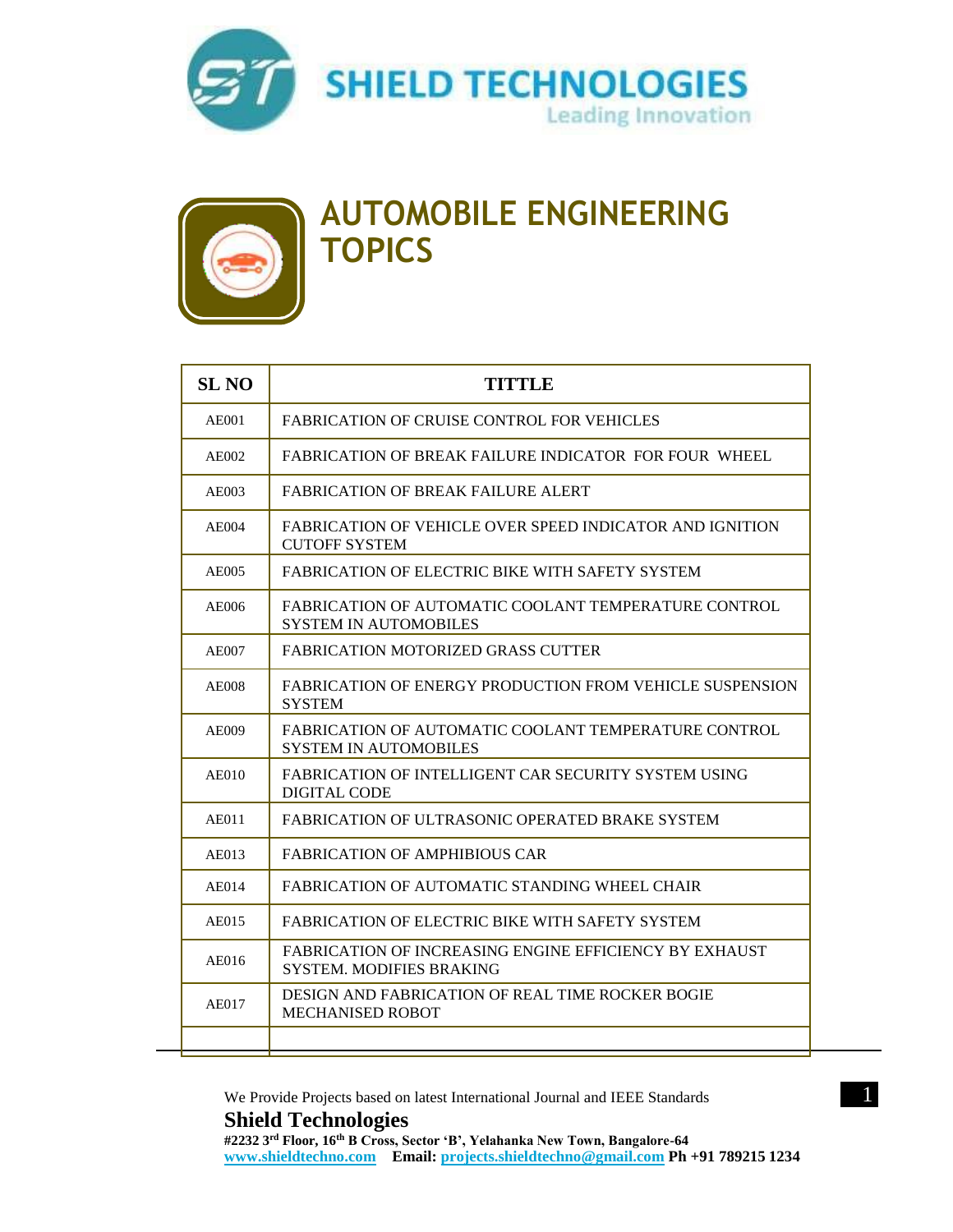

| AE018             | FABRICATION OF ELECTRIC/ENGINE ALL TERRIAN VEHICLES                                                    |
|-------------------|--------------------------------------------------------------------------------------------------------|
| AE019             | <b>FABRICATION OF REAL TIME ADVANCED 5 IN 1 MULTI</b><br>PURPOSE AGRICULTURAL VEHICLE - (AGRI VEHICLE) |
| AE020             | FABRICATION OF REGENERATIVE BREAKING SYSTEM - ELECTRIC                                                 |
| A E 021           | DESIGN AND FABRICATION OF SELF BALACING BICYCLE                                                        |
| AE022             | FABRICATION OF ANDROID CONTROLLED SCREW JACK                                                           |
| AE023             | <b>FABRICATION OF VEHICLE SAFETY USING POWER WINDOW</b><br><b>MECHANISM</b>                            |
| AF <sub>024</sub> | FABRICATION OF AUTOMATIC RAIN OPERATED WIPER HOVER<br><b>CRAFT MODULE</b>                              |
| AE025             | FABRICATION OF FLYWEEL BASED REGENERATIVE BREAKING<br><b>SYSTEM FOR BICYCLE</b>                        |
| AE026             | DEVELOPMENT AND FABRICATION OF ELECTRIC VEHICLE                                                        |
| AE027             | FABRICATION OF UNMANNED FIGHTER FOR ARMY OPERATIONS                                                    |
| AE028             | FABRICATION OF REMOTE CONTROLLED WHEEL CHAIR CUM<br><b>BED FOR PHYSICALLY HANDICAPPED</b>              |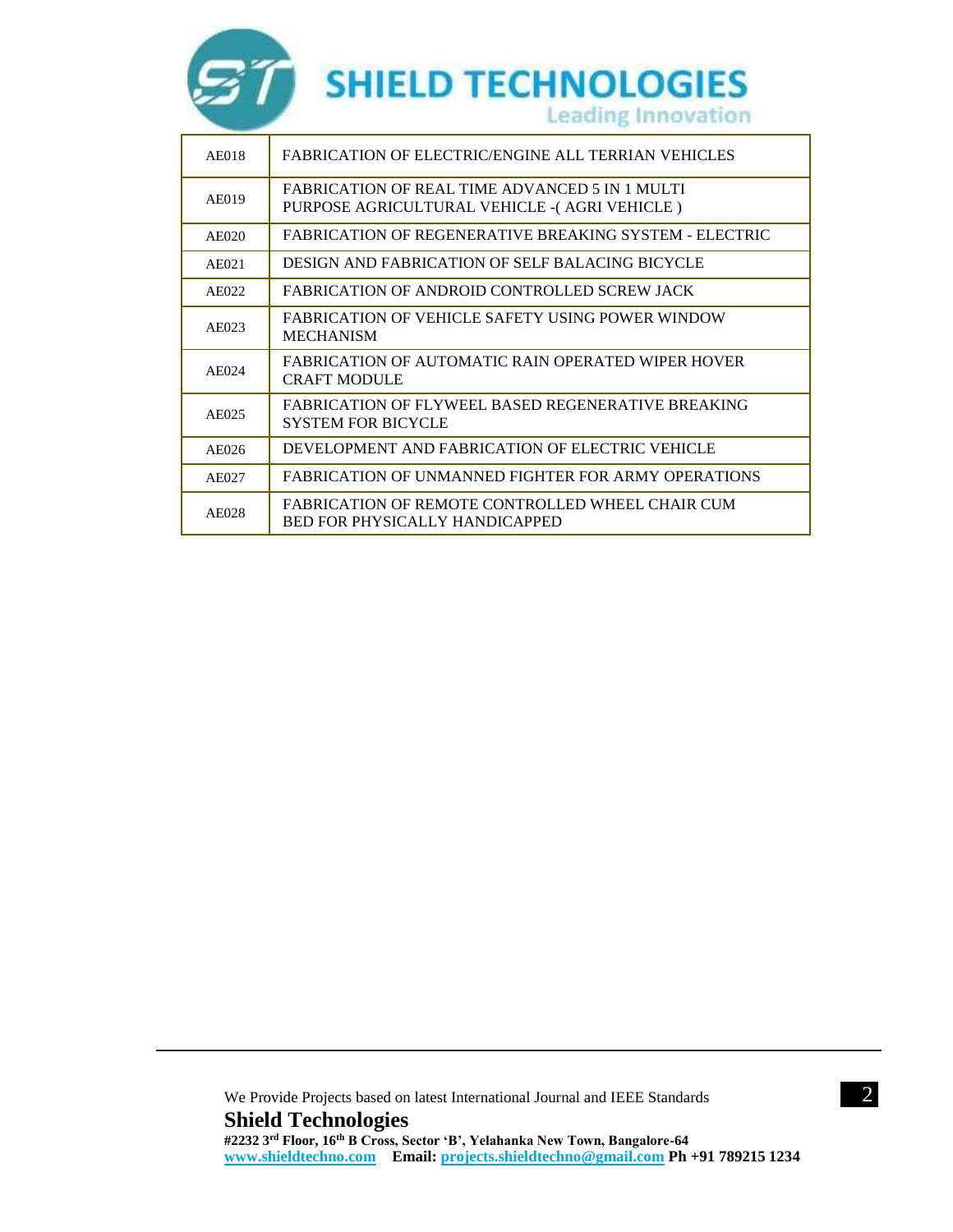

| AE029        | FABRICATION OF AUTOMATIC MATERIAL HANDLING ROBOT                                            |
|--------------|---------------------------------------------------------------------------------------------|
| AE030        | <b>FABRICATION OF AUTO GUIDED VEHICLE</b>                                                   |
| AE031        | <b>FABRICATION OF VOICE CONTROLLED WHEEL CHAIR</b>                                          |
| AE032        | <b>FABRICATION OF MOTORIZED SCREW JACK</b>                                                  |
| AE033        | <b>FABRICATION OF EFFICIENT CAR PARKING FOR FOUR WHEEL</b>                                  |
| AE034        | <b>FABRICATION OF RAILWAY GATE CONTROLLER</b>                                               |
| AE035        | FABRICATION OF MOTORIZED HYDRAULIC JACK                                                     |
| AE036        | FABRICATION OF CAR THEFT AND ACCIDENT PREVENTER                                             |
| AE037        | FABRICATION OF ELCTROMAGNETIC BREAK                                                         |
| AE038        | <b>FABRICATION OF HYBRID VEHICLE</b>                                                        |
| AE039        | <b>FABRICATION OF INTELLIGENT PNEUMATIC BUMBER TO RADUCE</b><br><b>COLLION EFFECT</b>       |
| <b>AE040</b> | FABRICATION OF AUTOMATIC INBUILT CAR COVER                                                  |
| AE041        | <b>FABRICATION OF INTELLIGENT CAR ROOF TOP SOLAR</b>                                        |
| AE042        | FABRICATION OF REALTIME STAIR CLIMBING WHEELCHAIR                                           |
| AE043        | <b>FABRICATION OF 360 DEGREE ROTATION TIPPING BULLOCKART</b>                                |
| AE044        | FABRICATION OF IC ENGINE POWERED MINI POWER TILLER AND<br><b>WEEDER</b>                     |
| AE045        | FABRICATION OF ELECTRONIC CONTROLLED ZERO RADIIUS TURNING<br>VEHILE                         |
| AE046        | <b>FABRICATION OF FOUR WHEEL STEERING VEHICLE</b>                                           |
| AE047        | DESIGN AND DEVELOPMENT OF TRAIN TRACK ELECTRICTY<br><b>GENERATION</b>                       |
| AE048        | DESIGN AND DEVELOPMENT OF ADVANCED JET ENGINE                                               |
| <b>AE049</b> | DESIGN AND DEVELOPMENT INCREASING ENGINES EFFICEINCY BY<br><b>INTRODUCING TURBO CHARGER</b> |
| <b>AE050</b> | DESIGN AND FABRICATION OF SPEED CONTROL OF VEHICLE USING<br><b>RFID</b>                     |
| AE051        | <b>FABRICATION OF PEDAL OPERATED 360 DEGREE VEHICLE</b>                                     |
| AE052        | FABRICATION OF ROTARY PARKING SYSTEM                                                        |
| AE053        | DESIGN AND DEVELOPMENT OF SELF BALANCING TWO WHEELER                                        |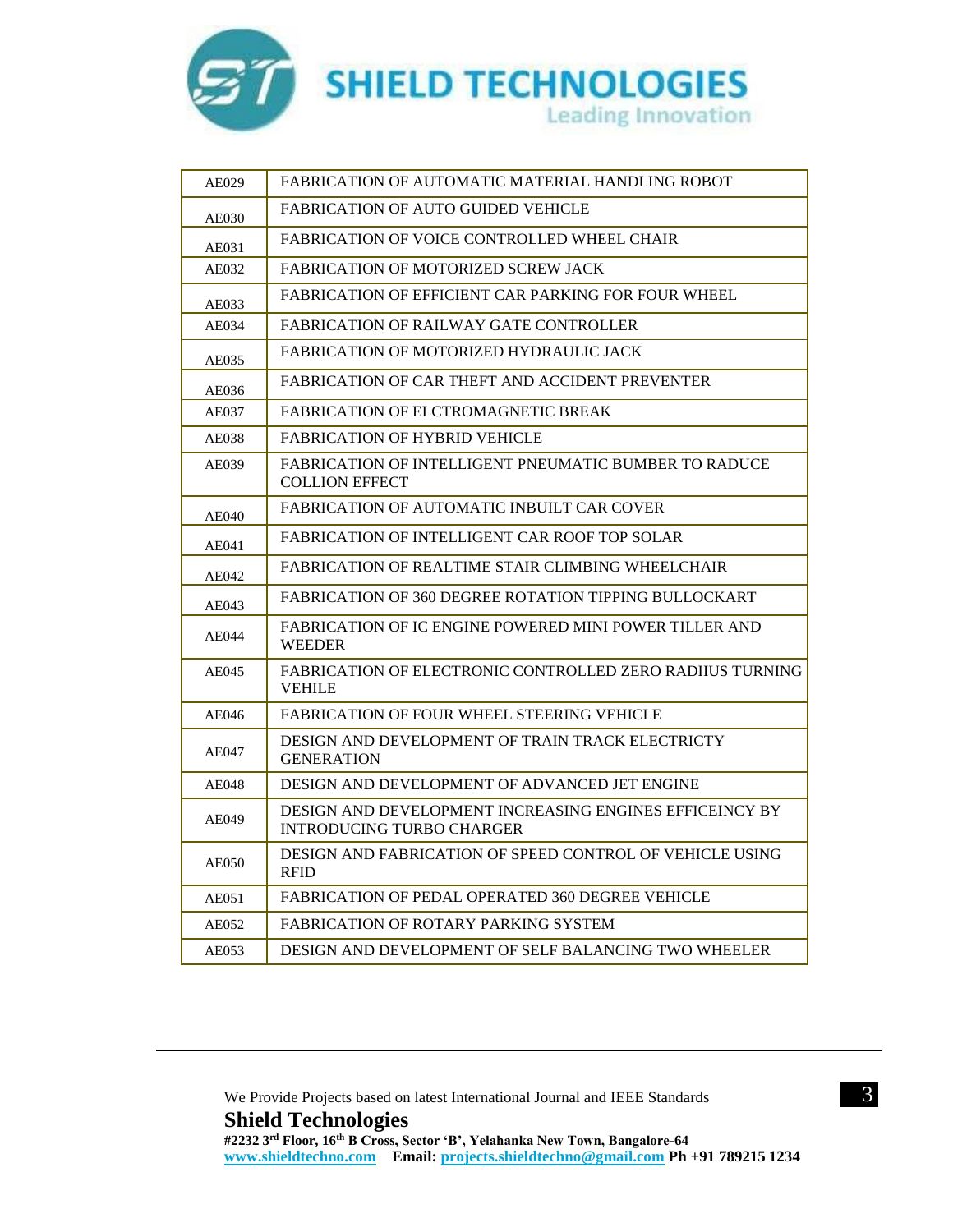

| AE054 | DESIGN AND DEVELOPMENT GPS BASED SPEED CONTROLLER FOR<br>VEHICLES              |
|-------|--------------------------------------------------------------------------------|
| AE055 | DEVELOPMENT AND FABRICATION OF RFID BASED SPEED<br><b>CONTROLLER</b>           |
| AE056 | DEVELOPEMNT AND FABRICATION OF FRONT SHIELD FOR TWO<br><b>WHEELERS</b>         |
| AE057 | DEVELOPMENT AND FABRICATION ELECTRONIC SOLONOID ENGINE<br>V4                   |
| AE058 | DEVELOPMENT AND FABRICATION ENGINE POWERED PNEUMATIC<br><b>FORKLIFT SEGWAY</b> |
| AE059 | AUTOMATIC HEAD LIGHT CONTROL IN AUTOMOBILE                                     |
| AE060 | SENSOR OPERATED FIRE FIGHTING AGV                                              |
| AE061 | DEVELOPMENT AND FABRICATION OF TRAIN WASTE<br>SEGGREGATION MACHINE             |



### **SOLAR AND POWER GENERATION CONCEPT BASED TOPICS**

| SL NO        | TITTLE                                                                  |
|--------------|-------------------------------------------------------------------------|
| <b>SG001</b> | FABRICATION OF INTELLIGENT SOLAR PANEL WITH RAYS TRACKING<br>TECHNOLOGY |
| SG002        | FABRICATION OF SOLAR LIGHT TUBING                                       |
| SG003        | FABRICATION OF PEIZO ENERGY IN SHOES                                    |
| SG004        | FABRICATION OF ELECRICITY GENERATION FROM EXHAUST<br>GAS                |
| SG005        | FABRICATION OF SOLAR WATER PURIFIER                                     |

We Provide Projects based on latest International Journal and IEEE Standards 44 **Shield Technologies #2232 3rd Floor, 16th B Cross, Sector 'B', Yelahanka New Town, Bangalore-64 [www.shieldtechno.com](http://www.shieldtechno.com/) Email: [projects.shieldtechno@gmail.com](mailto:projects.shieldtechno@gmail.com) Ph +91 789215 1234**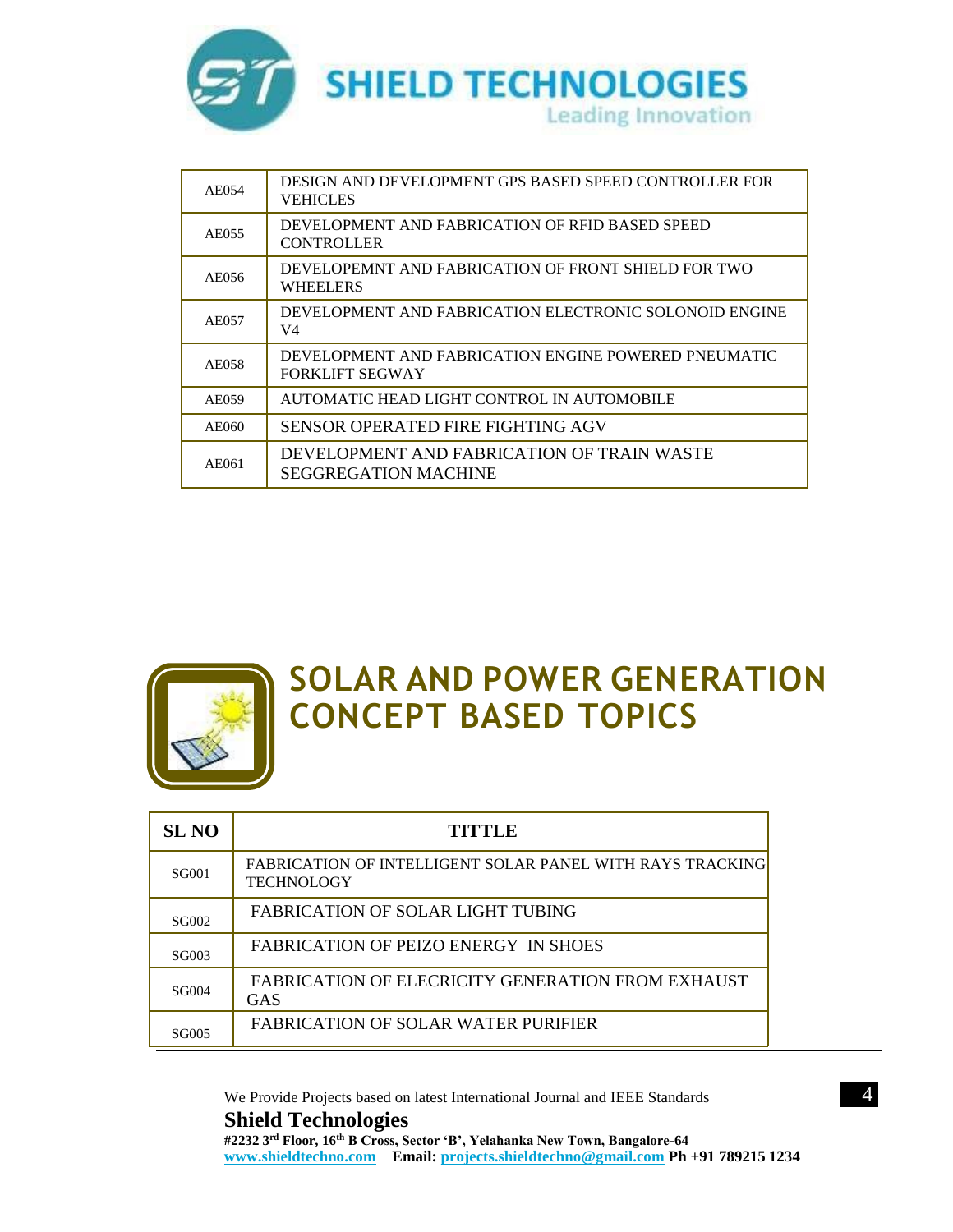

| SG006        | <b>FABRICATION OF SUSPENSION ELECTRICITY</b>                                        |
|--------------|-------------------------------------------------------------------------------------|
| <b>SG007</b> | FABRICATION OF DUAL AXIS SOLAR TRACKING SYSTEM WITH<br>PANEL COOLING                |
| <b>SG008</b> | <b>FABRICATION OF SOLAR ROBOTIC VACUUM CLEANER</b>                                  |
| SG009        | FABRICATION OF SOLAR TRACKING WIND MILL                                             |
| SG010        | <b>FABRICATION OF NON-CONVENTIONAL DOOR BASED POWER</b><br><b>GENERATION SYSTEM</b> |
| SG011        | FABRICATION OF SOLAR SHIP PROJECT REPORT                                            |
| SG012        | FABRICATION OF POWER GENERATION USING SPEED<br><b>BREAKERS</b>                      |
| SG013        | FABRICATION OF TAP WATER POWER GENERATION                                           |
| SG014        | FABRICATION OF SHOCK OBSERVER POWER GENERATION                                      |
| SG015        | FABRICATION OF AUTOMATIC SOLAR TRAFFIC LIGHT                                        |
| SG016        | FABRICATION OF SOLAR PANEL TILTING SYSTEM FOR<br><b>MAXIMUM ENERGY PRODUCTION</b>   |
| SG017        | FABRICATION OF HYBRID POWER GENERATION –SOLAR AND WIND<br>POWER GENERATION          |
| <b>SG018</b> | FABRICATION OF MULTI-SEASONAL POWER GENERATION-SOLAR-<br>WIND AND HYDROPOWER        |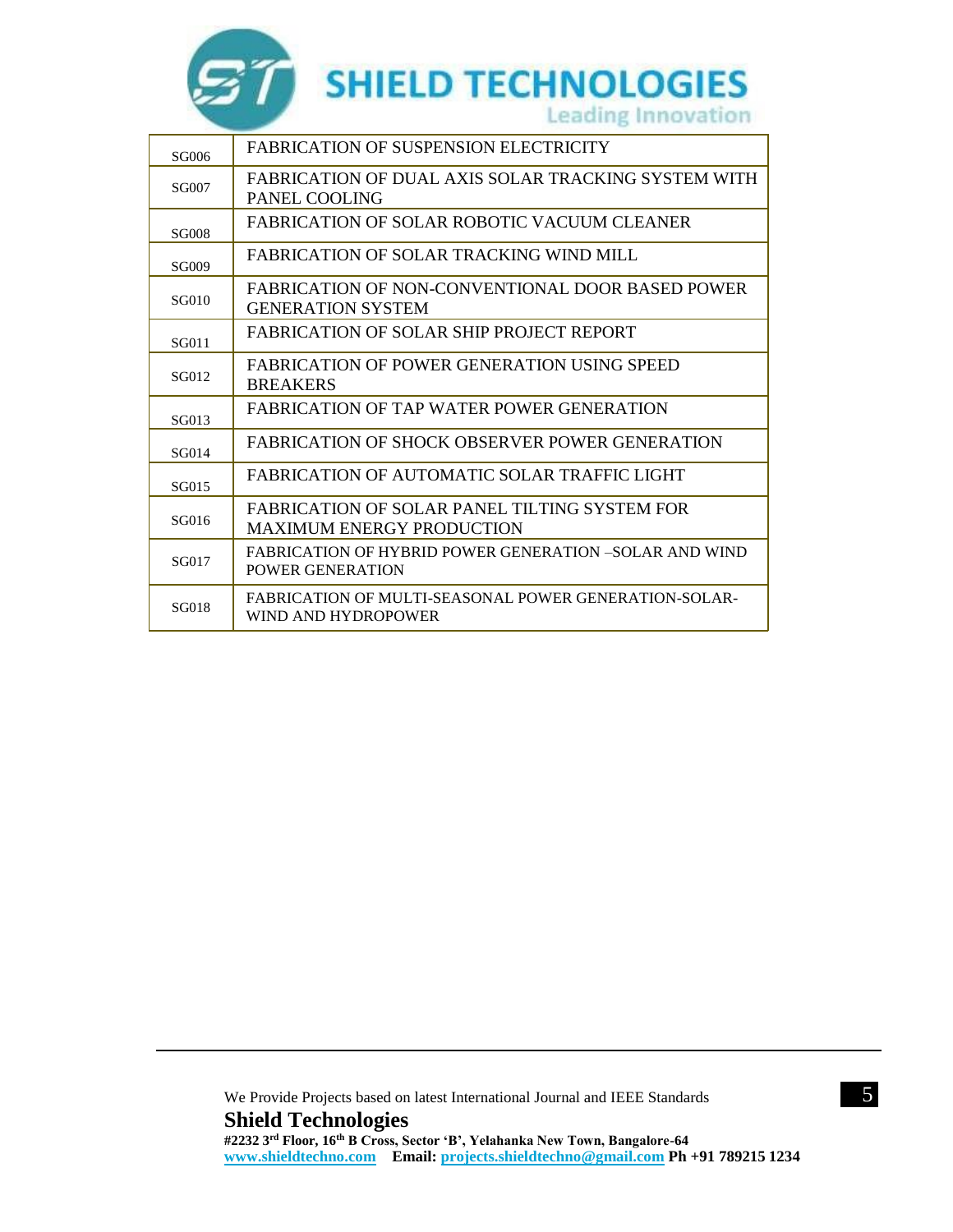

| SG019        | FABRICATION OF SMART SOLAR POWER GENERATION WITH PANEL<br><b>CLEANING TECHNOLOGY</b> |
|--------------|--------------------------------------------------------------------------------------|
| <b>SG020</b> | <b>FABRICATION OF SOLAR POWER PESTICIDE SPREYOR</b>                                  |
| SG021        | FABRICATION OF IOT BASED SMART SOLAR FOR DOMESTIC PURPOSE                            |
| SG022        | <b>FABRICATION OF POWER GENERATION FROM TRAIN TRACK-</b><br>HELICAL TURBINE CONCEPT  |
| SG023        | FABRICATION OF WIND AND SOLAR POWERED VEHICLE                                        |
| SG024        | FABRICATION OF SMART CAR ROOF TOP SOLAR                                              |
| SG025        | FABRICATION OF SOLAR POWERED GRASS CUTTER                                            |
| SG026        | FABRICATION OF SOLAR POWERED DRILL MACHINE                                           |
| SG027        | <b>FABRICATION OF BIOGAS DIGESTER</b>                                                |
| SG028        | FABRICATION OF SOLAR PANEL COLLING SYSTEM USING PARAFIN<br>WAX AT PANEL BOTTOM       |
| SG029        | FABRICATION OF FOOT STEP POWER GENERATION                                            |
| SG030        | FABRICATION OF HUMP POWER GENERATION                                                 |
| SG031        | FABRICATION OF GYM POWER GENERATION                                                  |
| SG032        | FABRICATION OF SOLAR POWERED MULTIPLE MACHINING-<br>DRILLING-GRINDING AND CUTTING    |
| SG033        | FABRICATION OF REAL-TIME WINDMILL FOR HOME. COLLAGES                                 |
| SG034        | <b>FABRICATION OF HYDROPOWER GENERATION FROM PELTON WHEEL</b>                        |
| SG035        | FABRICATION OF SOLAR MODULE FOR WATER PUMP FOR<br>AGRICULTURE                        |
| SG036        | FABRICATION OF TREADMILL POWER GENENRATION                                           |
| SG037        | FABRICATION OF SEA WAVES POWER GENERATION                                            |
| SG038        | FABRICATION OF SOLAR POWERED ELECTRIC BIKE                                           |
| SG039        | <b>FABRICATION OF WINDMILL POWERED WATER PUMP</b>                                    |
| SG040        | SOLAR POWERED VEGITABLE COOLER                                                       |
| SG041        | DESIGN AND DEVELOPMENT OF PORTABLE HYDRO TURBINE                                     |
| SG042        | DESIGN AND DEVELOPMENT OF SOLAR FRUIT DRIER                                          |
| SG043        | FABRICATION OF SOLAR POWERED ROOM HUMIDIFIER                                         |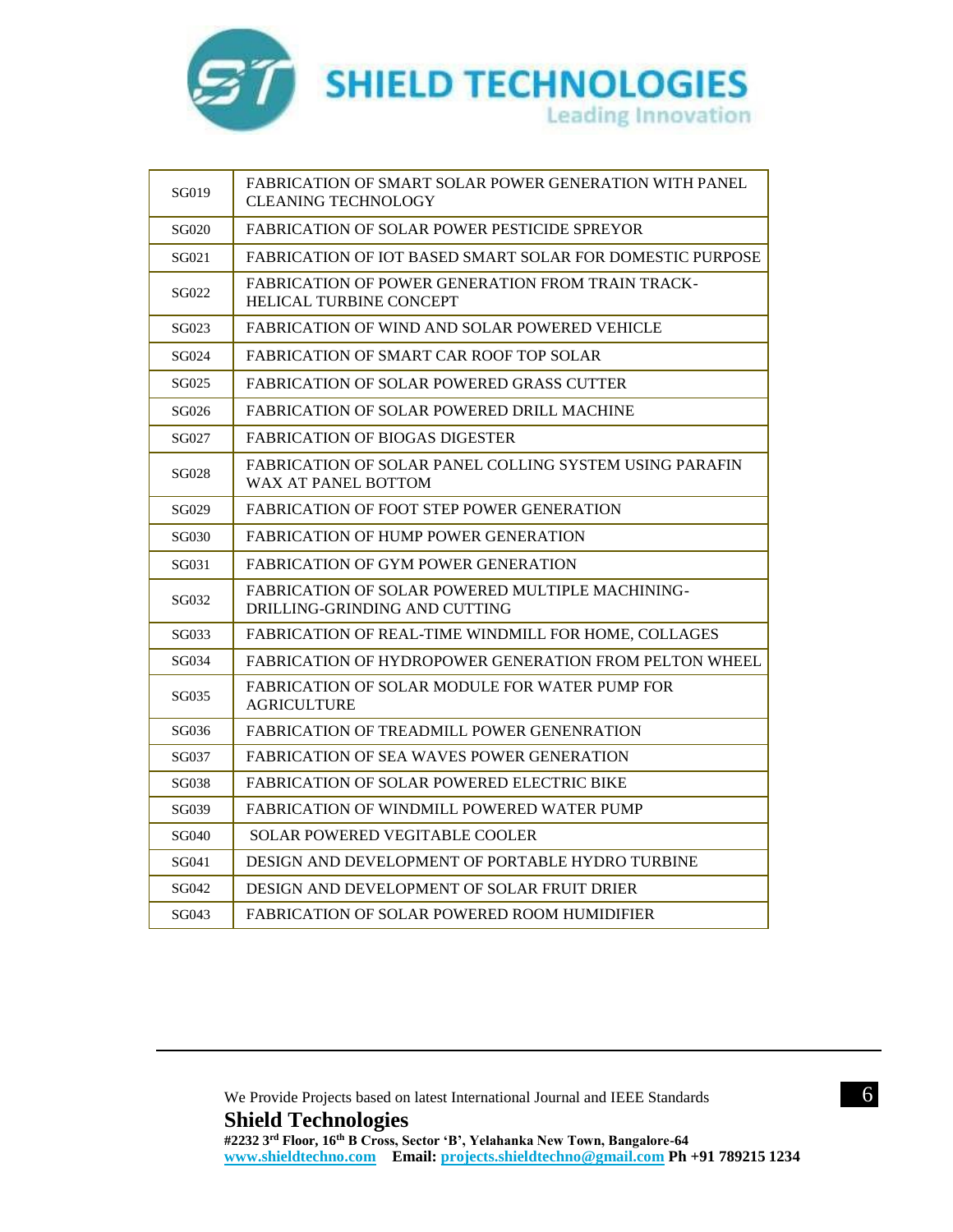



### **AGRICULTURAL AND IRRIGATIONAL BASED PROJECTS**

| <b>SL NO</b> | <b>TITTLE</b>                                                                                               |
|--------------|-------------------------------------------------------------------------------------------------------------|
| AI001        | DESIGN AND FABRICATION TREE CLIMBING PESTICIDE SPRAYER ROBOT                                                |
| AI002        | <b>FABRICATION OF MULTI-PURPOSE GROUND DRYER</b>                                                            |
| AI003        | <b>FABRICATION OF MOTORIZED GRASS CUTTER</b>                                                                |
| AI004        | <b>FABRICATION OF IOT BASED AGRIBOT</b>                                                                     |
| AI005        | <b>FABRICATION OF MULTI CROP HARVESTER MACHINE</b>                                                          |
| AI007        | <b>FABRICATION OF SEED SOWING AND HARVESTER</b>                                                             |
| AI008        | <b>FABRICATION OF PEDAL CHAFF CUTTER AND CORN DESEEDNG</b>                                                  |
| AI009        | <b>FABRICATION OF PADDY HARVESTOR</b>                                                                       |
| AI010        | FABRICATION OF GROUNDNUT SHELLING SEPARATOR                                                                 |
| AI011        | FABRICATION OF TEG BASED ELECTRIC GENERATOR                                                                 |
| AI012        | FABRICATION OF SOIL MOISTURE WITH ROBOT HARVESTOR                                                           |
| AI013        | FABRICATION OF WHEEL BASED SEED SOWING                                                                      |
| AI014        | <b>SOLAR POWERED VEGITABLE COOLER</b>                                                                       |
| AI015        | <b>FABRICATION OF REAL TIME ADVANCED 5 IN 1 MULTI PURPOSE</b><br><b>AGRICULTURAL VEHICLE - AGRI VEHICLE</b> |
| AI016        | <b>FABRICATION OF FOOD WASTE INCINERATION CH4 GAS PRODUCTION.</b>                                           |
| AI017        | <b>FABRICATION OF WHEEL CARRIED PESTICIDE SPREYER</b>                                                       |
| AI018        | FABRICATION OF MULTI PURPOSE TOOL DRIVEN MACHINE (DIGGING,<br>PLOUGHING, LEVELING)                          |
| AI019        | FABRICATION OF AUTOMATIC SEED SOWING MACHINE                                                                |
| AI020        | <b>FABRICATION OF SEED SOWING MULTI ROBOTS (SWORM ROBOTS)</b>                                               |
| AI021        | FABRICATION OF COCONUT TREE CLIMBING ROBOT                                                                  |
|              |                                                                                                             |
|              |                                                                                                             |

We Provide Projects based on latest International Journal and IEEE Standards 7

#### **Shield Technologies**

**#2232 3rd Floor, 16th B Cross, Sector 'B', Yelahanka New Town, Bangalore-64 [www.shieldtechno.com](http://www.shieldtechno.com/) Email: [projects.shieldtechno@gmail.com](mailto:projects.shieldtechno@gmail.com) Ph +91 789215 1234**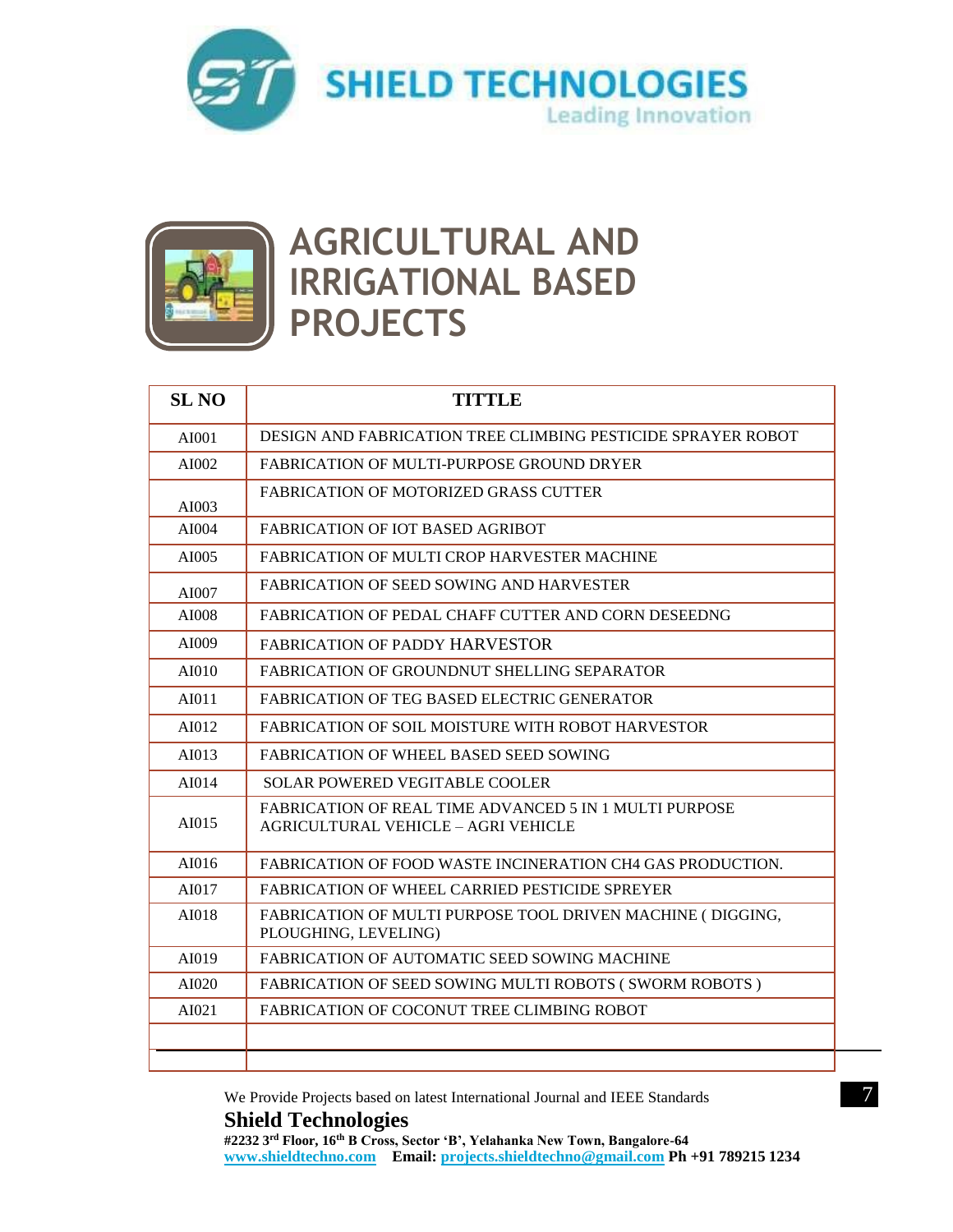

| AI022 | FABRICATION OF REAL TIME MAIZE SEED SEPARATOR                                          |
|-------|----------------------------------------------------------------------------------------|
| AI023 | DEVELOPMENT OF PADDY HARVESTING MACHINE (RUBBER ROLERS)                                |
| AI024 | <b>FABRICATION OF SOLAR SEED DRYER</b>                                                 |
| AI025 | <b>FABRICATION OF HYDRAULIC 3 AXIS MODERN TRAILER</b>                                  |
| AI026 | WATER PUMPING SYSTEM USING WIND POWER                                                  |
| AI027 | <b>FABRICATION OF SOLAR SEEDS SPRAYER</b>                                              |
| AI028 | <b>FABRICATION OF SOLAR IRRIGATION SYSTEM</b>                                          |
| AI029 | DESIGN AND FABRICATION OF SUGARCANE HARVESTER USING SAW<br>CHAIN (SOLAR OPERATED)      |
| AI030 | FABRICATION OF ADVANCED 5 IN 1 MULTI PURPOSE AGRICULTURAL<br>ROBOTIC VEHICLE (AGRIBOT) |
| AI031 | FABRICATION OF WHEAT HARVESTING MACHINE                                                |
| AI033 | DEVELOPEMNT OF SOIL MOISTURE CONTROL VEHICLE / ROBOT                                   |
| AI034 | DESIGN AND FABRICATION OF PESTICIDE SPRAYING DRONE                                     |
| AI035 | DEVELOPMENT AND FABRICATION ONION DETOPING AND SIZE WISE<br><b>SORTING MACHINE</b>     |
| AI036 | FABRICATION OF KITCHEN WASTE COMPOSTING MACHINE (INCINERATION<br>TECHNIQ)              |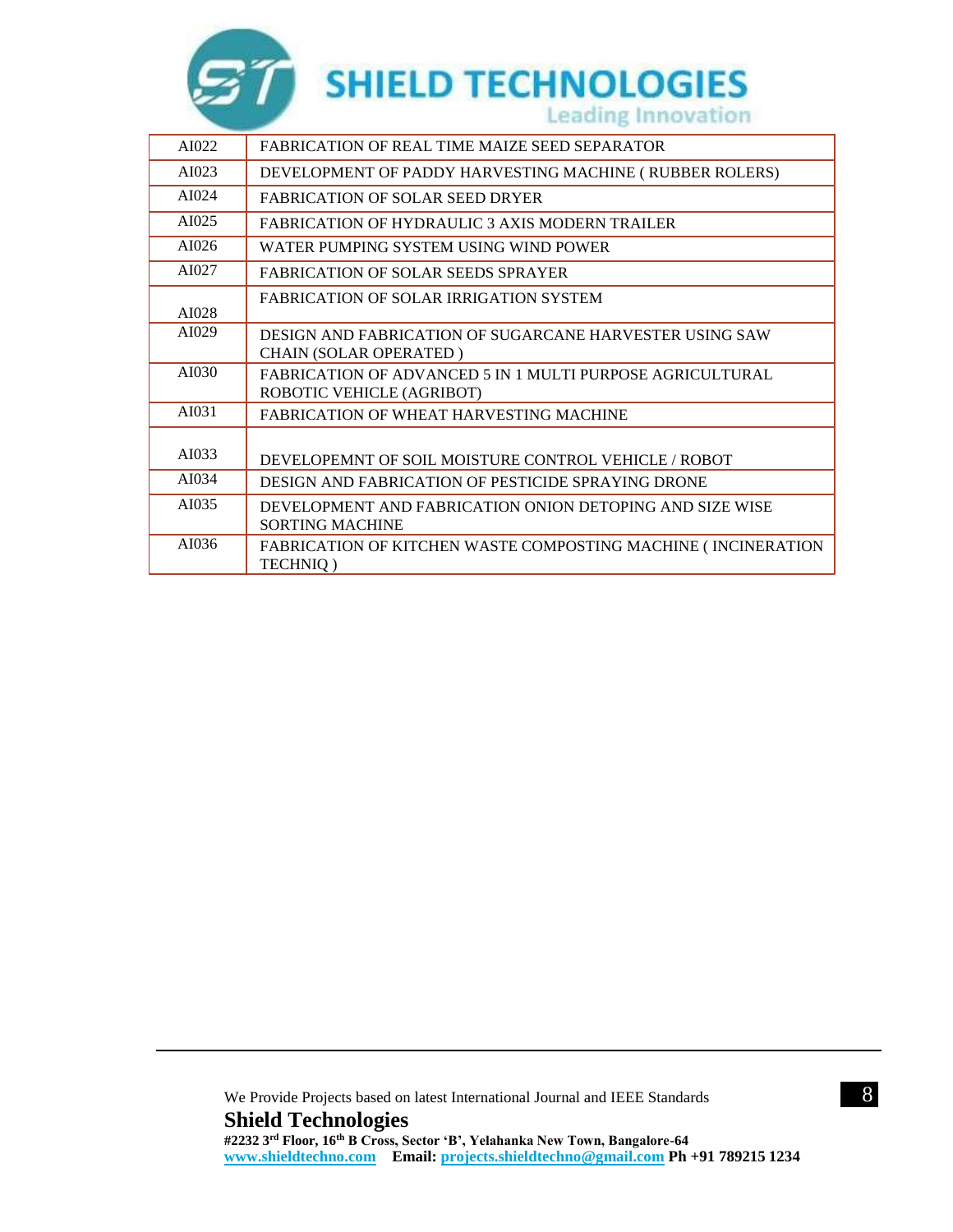



## **INDUSTRIAL AUTOMATION BASED PROJECTS**

| <b>SL NO</b> | <b>TITTLE</b>                                                                                                 |
|--------------|---------------------------------------------------------------------------------------------------------------|
| <b>IA001</b> | FABRICATION OF UNIVERSAL HYDRAULIC, HOSE PIPE CUTTING<br>MACHINE                                              |
| <b>IA002</b> | FABRICATION OF HYDRAULIC PULLER FOR INDUSTRIES                                                                |
| <b>IA003</b> | FABRICATION OF REAL TIME MONITORING AND ALARM SYSTEM WITH<br>WATER PUMPING SYSTEM FOR INDUSTRIAL AND DOMESTIC |
| <b>IA004</b> | FABRICATION OF HELICAL SPRING LOAD TESTING MACHINEAGR                                                         |
| <b>IA005</b> | FABRICATION OF GENIVA MECHANISM CONVEYAR                                                                      |
| IA006        | FABRICATION OF AUTOMATION IN SPOT WELDING                                                                     |
| <b>IA007</b> | <b>FABRICATION OF CONVERSION OF SALTY WATER INTO PURE WATER BY</b><br><b>SAFE WATER TECHNIQUE</b>             |
| <b>IA008</b> | <b>FABRICATION OF MINI CONVEYOR USING GENEVA MECHANISM</b>                                                    |
| <b>IA009</b> | <b>FABRICATION OF CHAINLESS BICYCLE</b>                                                                       |
| <b>IA010</b> | FABRICATION OF FLOOR CLEANING WITH GARBAGE COLLECTOR                                                          |
| <b>IA011</b> | FABRICATION OF FUEL EXCTRACTION FROM PLASTIC                                                                  |
| <b>IA012</b> | <b>FABRICATION OF PORTABLE REFRIDGERATION</b>                                                                 |
| <b>IA013</b> | FABRICATION OF DEMAGNET, WASHING AND AIR CLEANING<br><b>CONVEYOR</b>                                          |
| <b>IA014</b> | <b>FABRICATION OF GENEVA BASES BOX FILLING</b>                                                                |
| IA015        | <b>FABRICATION OF COFEE COMPOSTING</b>                                                                        |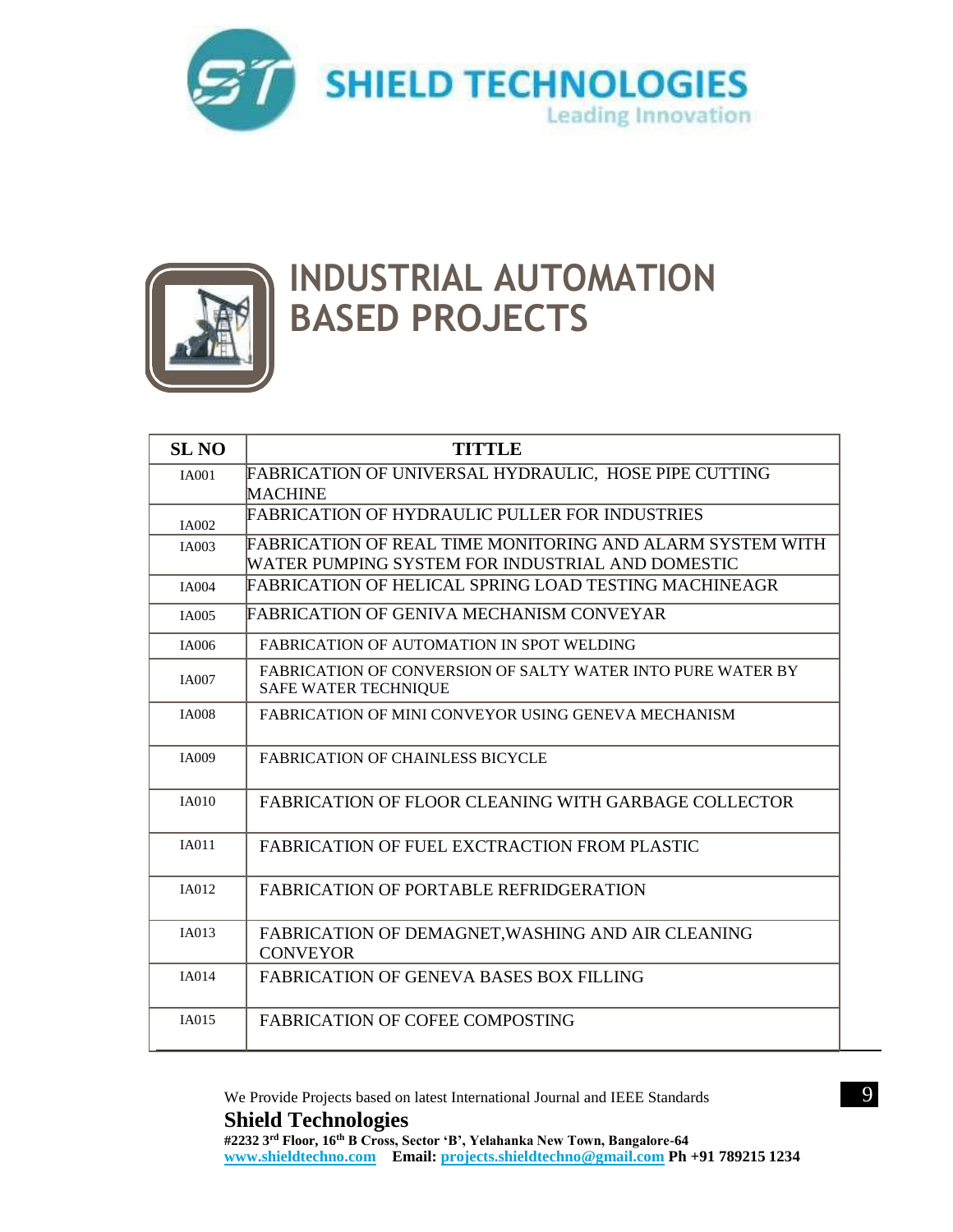

| IA016        | FABRICATION OF VERTICAL AXIS WINDMILL WITH LAMP (STREET LIGHT)                           |
|--------------|------------------------------------------------------------------------------------------|
| <b>IA017</b> | FABRICATION OF MODIFIED VERTICAL AXIS (BLADE LESS TYPE VIBRATIONL<br>$\mathcal{L}$       |
| <b>IA018</b> | <b>FABRICATION OF PIPE INSPECTION</b>                                                    |
| IA019        | <b>FABRICATION OF IOT BASED WATER PURIFIER</b>                                           |
| <b>IA020</b> | <b>FABRICATION OF EXTRACTION OF CRUID OIL FROM PLASTIC</b>                               |
| IA021        | FABRICATION OF SMART ASSEMBLY LINE INDUSTR (WASHING, DRYING,<br>OILING, AND DESPATCHING) |
| IA022        | FABRICATION OF ALUMINIUM STIRR WELDING MACHINE                                           |
| IA023        | <b>FABRICATION OF PANTHOGRAPHY WORDS CARVING</b>                                         |
| IA024        | FABRICATION OF AUTOMATION ON DRILLING MACHE                                              |
| IA025        | FABRICATION OF AUTOMATIC MEDICINE EXPIRY DATE RECOGNISATION                              |
| IA026        | FABRICATION OF PELTIER BASED COOLING SYSTEM                                              |
| IA027        | <b>FABRICATION OF TYRE INFLATION</b>                                                     |
| IA028        | FABRICATION OF 3 IN 1 MULTIPURPOSE MACHINE (DRILING, MILLING AND<br>HACKSAW)             |
| IA029        | <b>FABRICATION OF MILLING MACHINE</b>                                                    |
| IA030        | FABRICATION OF SAFEST SAW MILL (SENSOR BASED)                                            |
| IA031        | FABRICATION OF REMOTE OPERATED DRILLING MACHINE                                          |
| IA032        | <b>FABRICATION OF SCRAP COLLECTING TROLLEY</b>                                           |
| IA033        | <b>FABRICATION OF SMART FORK LIFT</b>                                                    |
| IA034        | FABRICATION OF CEMENT PLASTERING MACHINE                                                 |
| IA035        | <b>FABRICATION OF AUTOMATIC BOTTLE FILLING MACHINE</b>                                   |
| IA036        | FABRICATION OF MULTI POINT DRILLING MACHINE                                              |
| <b>IA037</b> | <b>FABRICATION OF MULTI NUT REMOVER FOR VEHICLE WHEELS</b>                               |
| IA038        | FABRICATION OF AUTOMATIC DRILLIG AND TAPPING MACHINE                                     |
| IA039        | FABRICATION OF SMART CONVEYOR FOR QUALITY CONTROL                                        |
| IA040        | FABRICATION OF PENDULUM BASED WATER PUMP                                                 |
| IA041        | <b>FABRICATION OF HYBRID POWERED DRILLING MACHINE</b>                                    |
| IA042        | FABRICATION OF SMART PICK AND PLACE CONVEYOR WITH DIGITAL<br><b>COUNTER</b>              |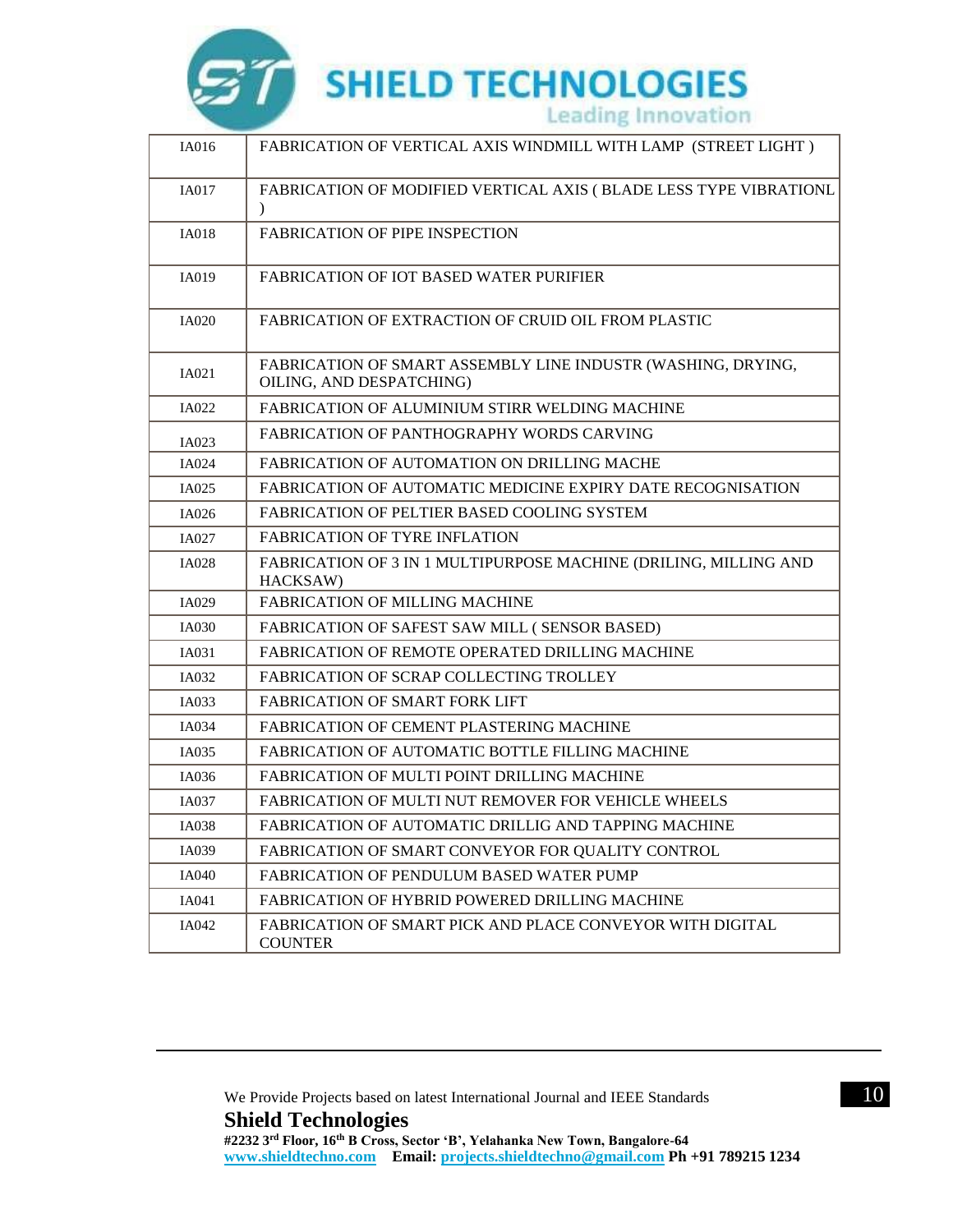

| IA043        | <b>FABRICATION OF LINE FOLLOWING FORK LIFT</b>                                               |
|--------------|----------------------------------------------------------------------------------------------|
| <b>IA044</b> | FABRICATION OF BOARD CLEANING MACHINE USING RACK AND PINION<br><b>MECHANISM</b>              |
| IA045        | FABRICATION OF AUTOMATIC AYURVEDIC STIRRING MACHINE                                          |
| IA046        | <b>FABRICATION OF SEWAGE CLEANER</b>                                                         |
| IA047        | FABRICATION OF AUTOMATIC HIEGHT ADJUSTABLE SEWAGE CLEANER                                    |
| IA048        | DESIGN AND FABRICATION OF ELECTROMAGNETIC ENGINE                                             |
| IA049        | FABRICATION OF AUTOMATIC FOOT CLEANER                                                        |
| IA050        | FABRICATION OF GLASS CLEANING MECHANISM                                                      |
| IA051        | <b>FABRICATION OF PORTABLE VEGETABLE CUTTER AND SLICER</b>                                   |
| IA052        | <b>FABRICATION OF GROUNDNUT THRUSTER</b>                                                     |
| IA053        | FABRICATION OF REAL TIME RAGI BALL MAKING MACHINE                                            |
| IA054        | FABRICATION OF TMT BAR BENDING MACHINE ( PNEUMATIC)                                          |
| IA055        | <b>DESIGN AND FABRICATION OF GEARLESS POWER TRANSMISSION</b>                                 |
| IA056        | FABRICATION OF MAGTNETIC MATERIAL COLLECTING TROLLY BY USING<br><b>ELECTROMAGNETIC</b>       |
| IA057        | FABRICATION OF TMT BAR BENDING MACHINE (PNEUMATIC)                                           |
| <b>IA058</b> | <b>FABRICATION OF PLASTIC SHREDDING MACHINE</b>                                              |
| IA059        | FABRICATION OF CLOTH SHREDDING MACHINE                                                       |
| IA060        | FABRICATION OF TANK CLEANING MACHINE                                                         |
| IA061        | DESIGN AND FABRICATION OF AUTOMATIC BIOMETRIC BASED RATION<br><b>VENDING MACHINE</b>         |
| IA062        | FABRICATION OF SMART SENSOR BASED HOUSE ROOFING (RAIN AND<br><b>LIGHT SENSOR BASED)</b>      |
| IA063        | <b>FABRICATION OF PVC PIPE CUTING MACHNE</b>                                                 |
| IA064        | <b>FABRICATION OF ROPE CLIMBING ROBOT</b>                                                    |
| IA065        | FABRICATION OF AUTOMATIC PAPER BAG MAKING MACHINE                                            |
| IA066        | FABRICATION OF SEMI AUTOMATIC POT MACHING MACHINE                                            |
| IA067        | FABRICATION OF GENEVA WHEEL BASED SHEET / PAPER CUTTING MACHINE                              |
| IA068        | DEVELOPMENT AND FABRICATION OF TRAIN WASTE SEGGREGATION<br><b>MACHINE</b>                    |
| IA069        | DEVELOPMENT AND FABRICATION OF WASTE SEGGREGATION<br>MACHINE -WOOD, METAL, GLASS AND PLASTIC |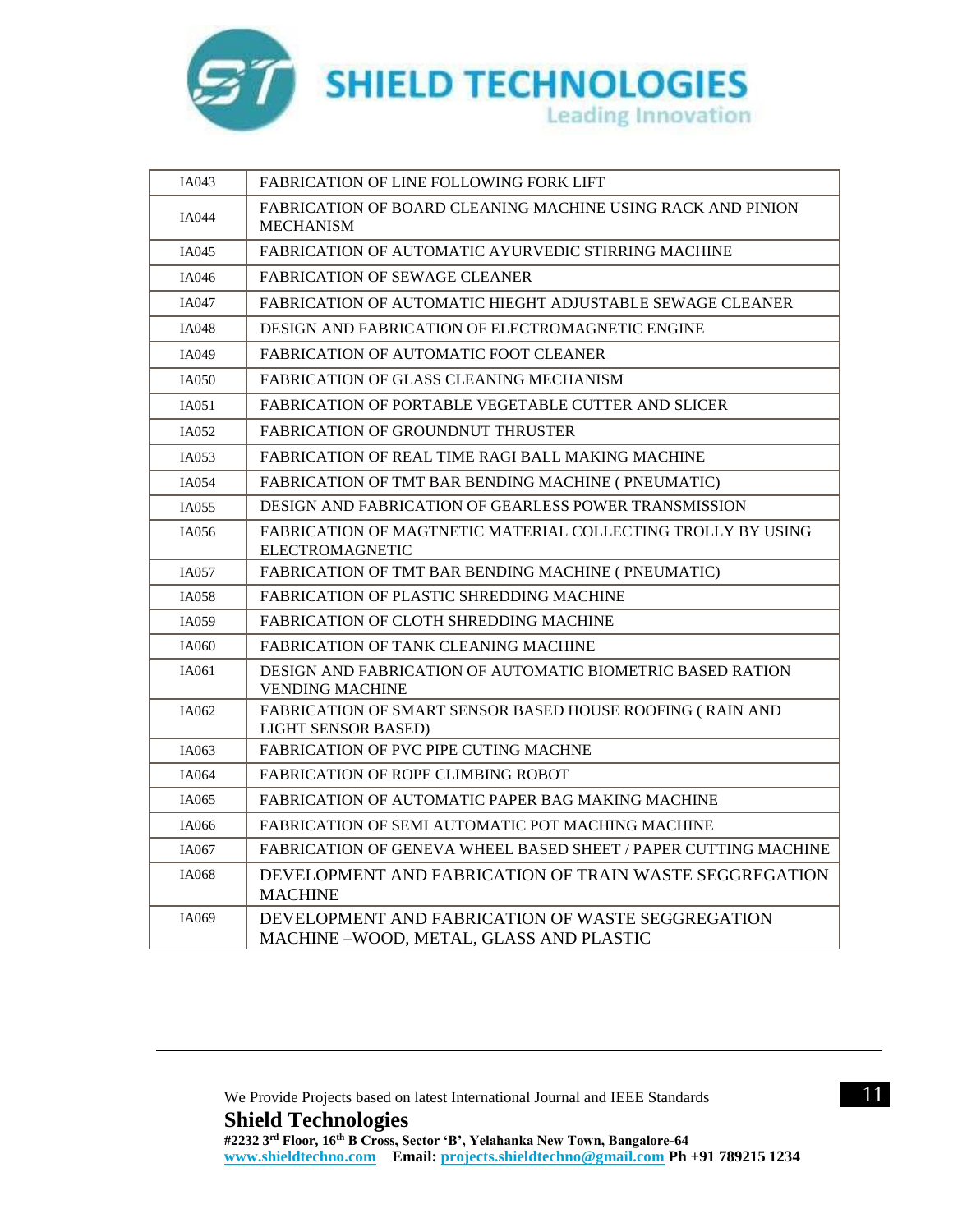



#### **MECHATRONICS AND ROBOTICS**

| <b>SL NO</b> | <b>TITTLE</b>                                                                                     |
|--------------|---------------------------------------------------------------------------------------------------|
| <b>MR001</b> | <b>FABRICATION OF CRACK DETECTOR ROBOT FOR RAILWAY TRACK</b><br><b>INSPECTION</b>                 |
| MR002        | <b>FABRICATION OF COVIDCARE ROBOT</b>                                                             |
| MR003        | <b>FABRICATION OF SMART DUSTBIN WITH GPS</b>                                                      |
| <b>MR004</b> | DESIGN AND FABRICATION OF ROCKER BOGIE MECHANISM BASED VEHICLE                                    |
| <b>MR005</b> | <b>FABRICATION OF SUCTION BASED GLASS/Floor CLENING ROBOT</b>                                     |
| MR006        | <b>FABRICATION OF LUNGS CAPACITY DETECTOR</b>                                                     |
| MR007        | FABRICATION OF FACE RECOGNISATION ATTENDENCE AND TEMP,<br><b>DISPENSOR</b>                        |
| <b>MR008</b> | DESIGN AND FABRICATION OF AUTOMO UNMANNED ROBOT                                                   |
| <b>MR009</b> | DESIGN AND FABRICATION OF SMART FLOATING TRASH COLLECTOR                                          |
| <b>MR010</b> | DEVELOPMENT OF SMART MINING TRUCK (WIRELESS CONTROLL, VISUAL,<br>AUTO SENSOR & AUTO LOAD SENSING) |
| <b>MR011</b> | DESIGN AND FABRICATION OF FLEX SENSOR BASED ROBOTIC AMR                                           |
| <b>MR012</b> | DESIGN AND FABRICATION OF MOTORISED WHEEL CHAIR                                                   |
| <b>MR013</b> | HEAD MOTION CONTROLLED WHEEL CHAIR                                                                |
| <b>MR014</b> | FABRICATION OF AUTOMATIC MEDICINE EXPIRY DATE RECOGNISATION                                       |
| <b>MR015</b> | DESIGN AND FABRICATION OF VOICE OPERATED EXOSKELETON FOR<br><b>PARALISED PEOPLES</b>              |
| <b>MR016</b> | DESIGN AND FABRICATION OF FIRE FIGHTING ROBOT                                                     |
| <b>MR017</b> | DESIGN AND FABRICATION OF REMOTE OPERATED PESTICIDE SPREYOR                                       |
| <b>MR018</b> | <b>FABRICATION OF RESCUER DEVICE FOR LIFTING INFANTS STRUCK IN</b><br><b>PITS</b>                 |
| <b>MR019</b> | <b>FABRICATION OF PICK AND PLACE USING MOVING VEHICLE THROUGH</b><br><b>REMOTE</b>                |

We Provide Projects based on latest International Journal and IEEE Standards 12 **Shield Technologies #2232 3rd Floor, 16th B Cross, Sector 'B', Yelahanka New Town, Bangalore-64 [www.shieldtechno.com](http://www.shieldtechno.com/) Email: [projects.shieldtechno@gmail.com](mailto:projects.shieldtechno@gmail.com) Ph +91 789215 1234**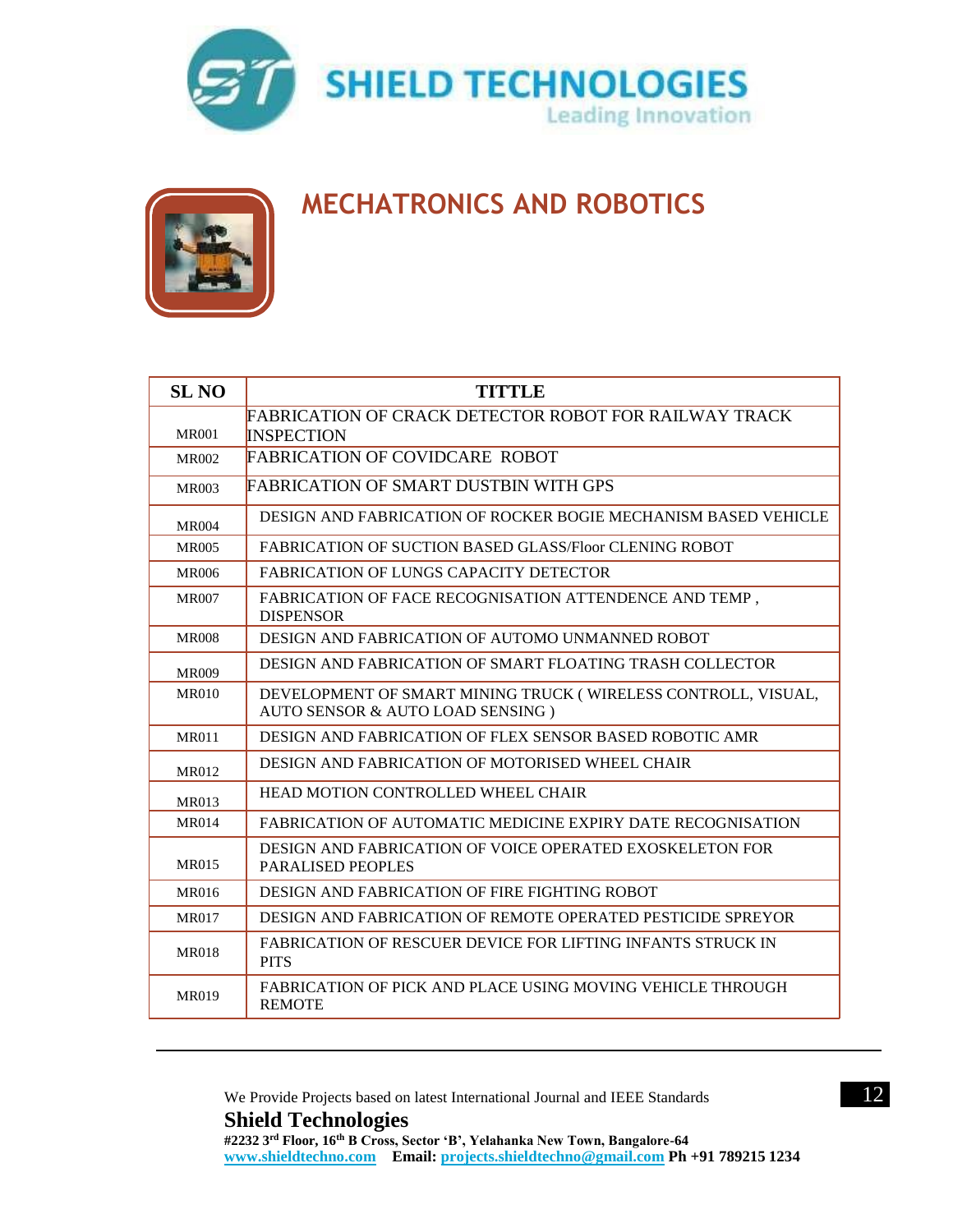

| <b>MR020</b> | <b>FABRICATION OF WALL PAINTING ROBOT</b>                                                                           |
|--------------|---------------------------------------------------------------------------------------------------------------------|
| MR021        | FABRICATION AND DEVELOPMENT OF DATA ACQUISITION ROBOT FOR<br>TOXIC ENVIROMENTAL MONITORING USING WSN - KROTO FINDER |
| MR022        | <b>FABRICATION OF WASTE SAPERATION USING SMART DUSTBIN</b>                                                          |
| <b>MR023</b> | FABRICATION OF DRY AND WET WASTE SEGGREGATOR                                                                        |
| MR024        | <b>FABRICATION OF REMOTE CONTROLLED PATIENTS BED SEAT</b><br><b>ADJUSTMENTS</b>                                     |
| MR025        | FABRICATION OF VOICE ENABLED WHEEL CHAIR                                                                            |
| <b>MR026</b> | FABRICATION OF RFID BASED SPEED CONTROL OF VEHICLE                                                                  |
| MR027        | FABRICATION OF SMART HEADLAMP FOR AUTOMOBILES                                                                       |
| <b>MR028</b> | FABRICATION OF DRIVING SAFETY SYSTEMS (ALCOHOL DETECTION, SLEEP<br>DETECTION I.E. EYE BLINK)                        |
| <b>MR029</b> | FABRICATION OF SMART PILL BOX FOR PATEINT MEDICINE MANAGEMENT                                                       |
| <b>MR030</b> | DESIGN AND FABRICATION OF 5 IN 1 MULTIPURPOSE AGRICULTURAL<br><b>ROBOT</b>                                          |
|              |                                                                                                                     |

| MR031        | DESIGN AND FABRICATION OF WINDOW/GLASS CLEANING MECHANISM                                                  |
|--------------|------------------------------------------------------------------------------------------------------------|
| <b>MR032</b> | DESIGN AND FABRICATION OF AGRICULTURAL ROBOT                                                               |
| <b>MR033</b> | FABRICATION OF ROPE CLIMBING ROBOT                                                                         |
| <b>MR034</b> | DEVELOPMENT OF HEAD MOTION CONTROLLED WHEELCHAIR                                                           |
| <b>MR035</b> | DEVELOPMENT OF SKY SCRAPER EMERGENCY SAFE LANDING (SKY SAVER)                                              |
| MR036        | DEVELOPMENT OF SMART MINING TRUCK WITH WIEGHT SENSING SENSOR                                               |
| <b>MR037</b> | DEVELOPMENT OF SMART WATCH FOR MINING SAFETY ENGINEERS<br>DETECTING HARMFULL GASEOUS AND TEMP AND HUMIDITY |
| <b>MR038</b> | DESIGN AND FABRICATION OF PESTICIDE SPRAYING DRONE                                                         |
| <b>MR039</b> | DEVELOPMENT OF HAND GESTURE CONTROLL ROBOT / VEHICLE                                                       |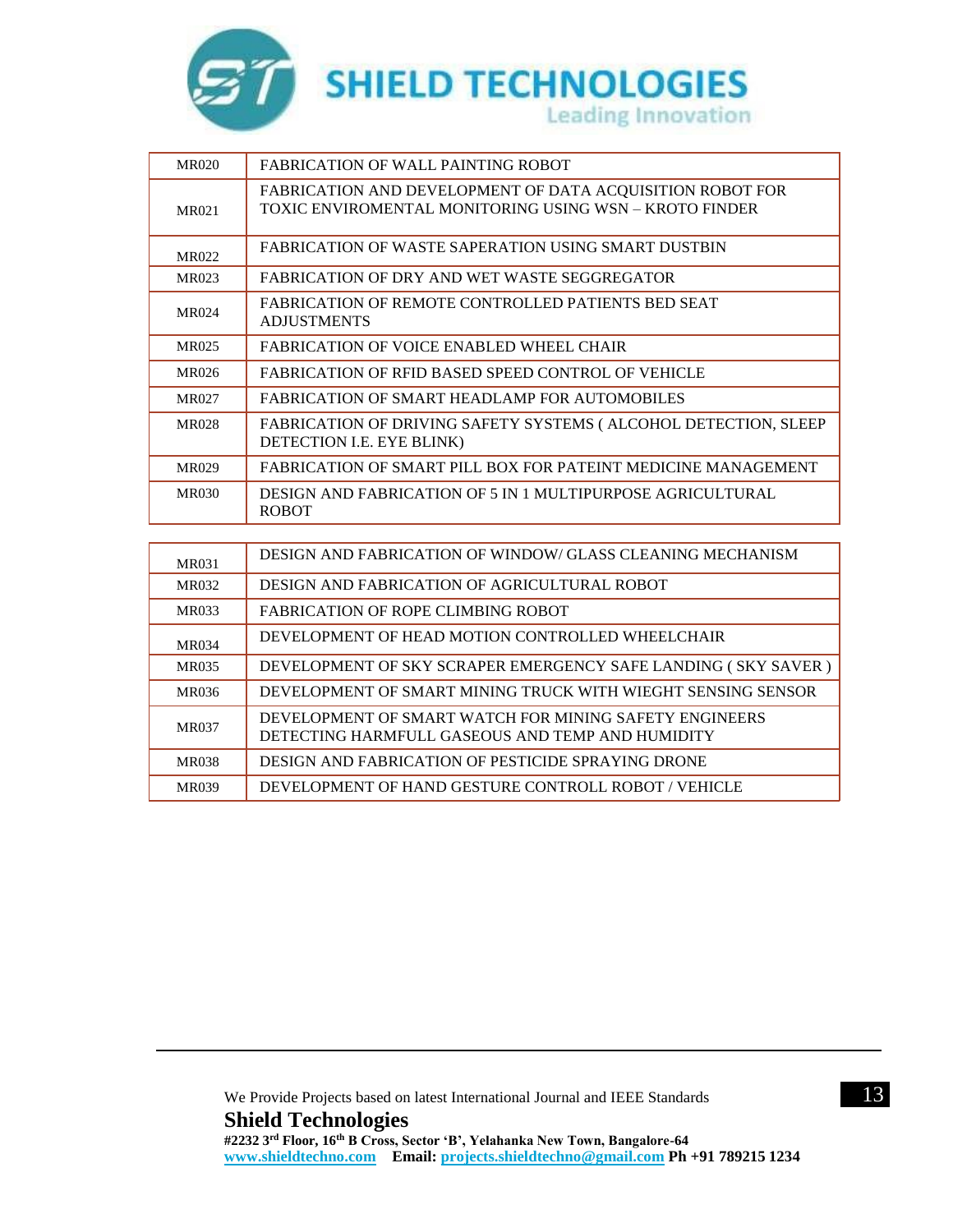



#### **HYDRAULICS AND PNEUMATICS**

| <b>SL NO</b> | <b>TITTLE</b>                                                                           |
|--------------|-----------------------------------------------------------------------------------------|
| <b>HP001</b> | <b>FABRICATION OF PNEUMATIC DOOR OPEN CLOSE MECHANISM</b>                               |
| HP002        | FABRICATION OF PNEUMATIC MANGO CUTTING MACHINE                                          |
| HP003        | FABRICATION OF PNEUMATIC SAND FILTER                                                    |
| HP004        | FABRICATION OF PNEUMATIC SCISSOR JACK                                                   |
| <b>HP005</b> | <b>FABRICATION OF PNEUMATIC HOLDING GRIPPER</b>                                         |
| <b>HP006</b> | <b>FABRICATION OF PNEUMATIC PAPER CUP MAKING MACHINE</b>                                |
| <b>HP007</b> | <b>FABRICATION OF GYRO BASED EXOSKELETONE</b>                                           |
| <b>HP008</b> | <b>FABRICATION OF EXHAUST AQUA SILENCER</b>                                             |
| <b>HP009</b> | <b>FABRICATION OF POWER SAVING REGERATIVE HYDRAULIC CIRCUIT</b>                         |
| HP010        | FABRICATION OF PNEUMATIC BASED EXOSKELETONE ARM                                         |
| HP011        | DESIGN AND FABRICATION OF 360 ° FLEXIB SHOCK ABSORBER<br>PNEUMATIC ARM                  |
| HP012        | <b>FABRICATION OF INTELLIGENT REVERSE PNEUMATIC BRAKING</b><br><b>SYSTEMS</b>           |
| HP013        | FABRICATION OF AIR BRAKING SYSTEM USING EXHAUST GAS                                     |
| HP014        | FABRICATION OF PNEUMATIC OPERATED EMERGENCY OVERWING<br><b>EXIT SYSTEM IN AIRCRAFTS</b> |
| HP015        | <b>FABRICATION OF BUTTON OPERATED PNEUMATIC JACK FOR CARS</b>                           |
| HP016        | FABRICATION OF 360° ROTATING DUMPER-PNEUMATICS/HYDRAULICS                               |
| HP017        | FABRICATION OF SMART CAN CRUSHER USING PNEUMATIC CYLINDER                               |
| <b>HP018</b> | <b>FABRICATION OF PNEUMATIC RAMMING MACHINE (MICRCONTROLER</b><br><b>BASED</b> )        |

We Provide Projects based on latest International Journal and IEEE Standards 14 **Shield Technologies**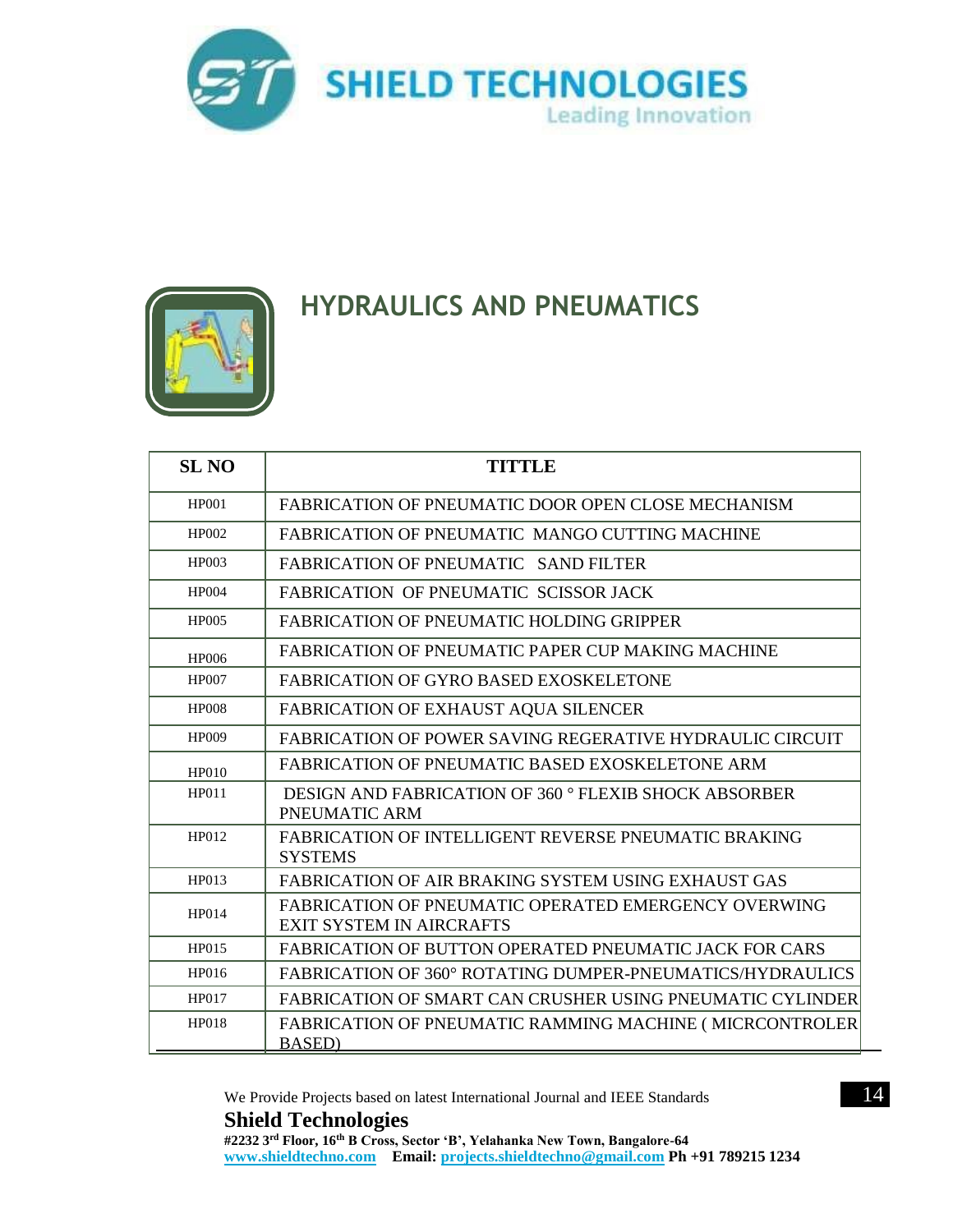

| HP019 | FABRICATION OF PNEUMATIC OPERTED JACK SAW                                 |
|-------|---------------------------------------------------------------------------|
| HP020 | FABRICATION OF SMART PNEUMATIC BASED WATER PUMP WITH SMS<br><b>ALERTS</b> |
| HP021 | <b>FABRICATION OF PNEUMATIC OPERATED DRILLING MACHINE</b>                 |
| HP022 | FABRICATION OF VOICE OPERATED PNEUMATIC EXOSKELETONE                      |
| HP023 | FABRICATION OF PNEUMATIC LAB TRAINER MODULE                               |
| HP024 | FABRICATION OF REALTIME HYDRAULIC 360° ROTATING DUMPER                    |
| HP025 | FABRICATION OF HYDRAULIC BASED COCONUT DEHUSKING MACHINE                  |
| HP026 | <b>FABRICATION OF HYDRAULIC OPERATED REALTIME TREE MOVER</b>              |
| HP027 | FABRICATION OF PNEUMATIC POWERED GARBAGE DUMPING CART FOR<br><b>BBMP</b>  |



**COMPOSITE MATERIAL**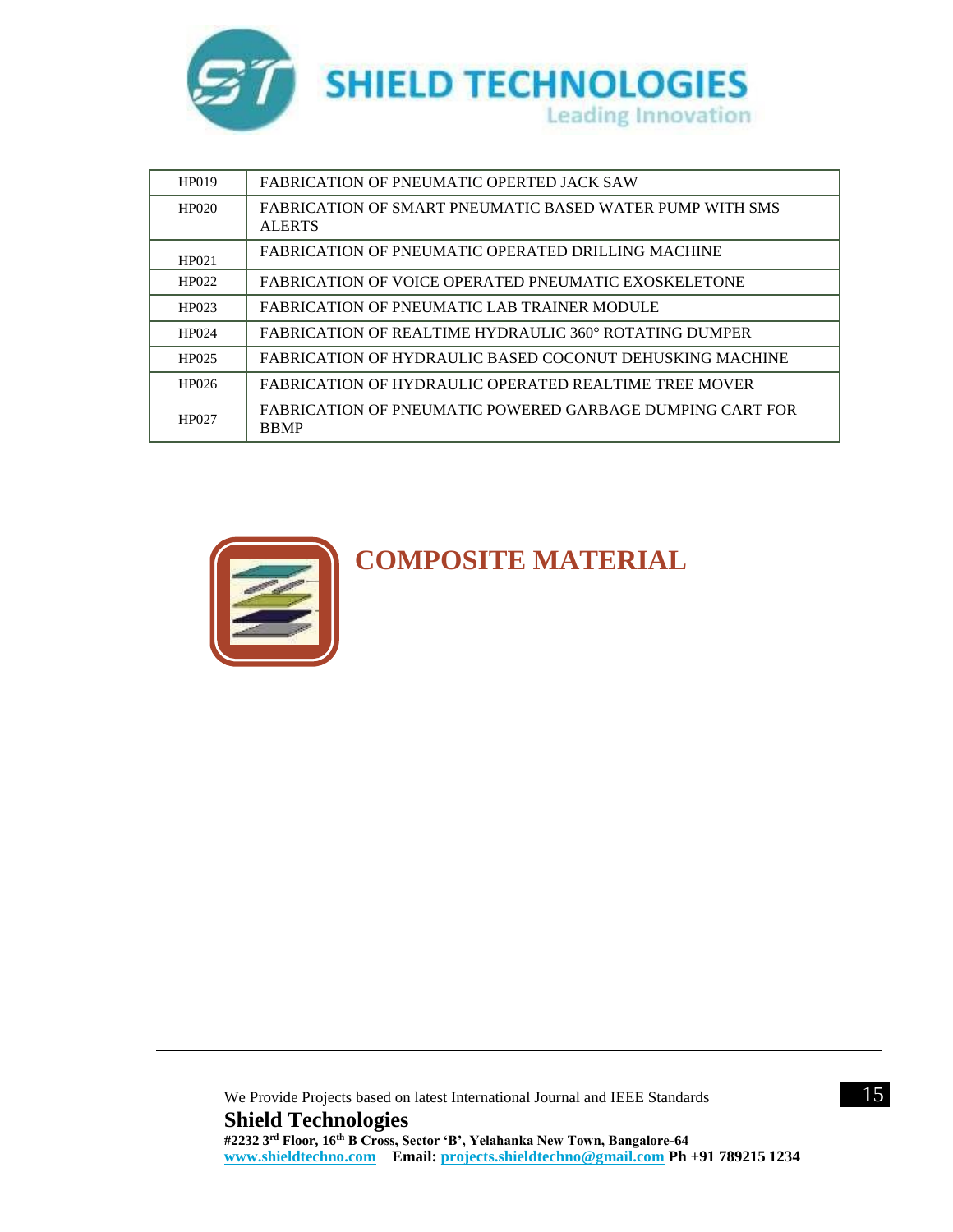

| <b>SL NO</b> | <b>TITTLE</b>                                                                                                   |
|--------------|-----------------------------------------------------------------------------------------------------------------|
| <b>CM001</b> | MECHANICAL BEHAVIOUR OF E-GLASS AND ALUMINIUM<br><b>HYBRID COMPOSITE</b>                                        |
| <b>CM002</b> | FABRICATION COMPOSITE MATERIAL WITH VACUUM BAG TECHNIQ                                                          |
| <b>CM003</b> | FABRICATION OF E GLASS AND BAGASS WATER ABSORBANT<br><b>TEST</b>                                                |
| <b>CM004</b> | FABRICATION OF NATURAL FIBRE AND POLYMER COMPOSITE                                                              |
| <b>CM005</b> | MECHANICAL BEHAVIIOUR OF E-GLASS, EPOXY REINFORCED WITH<br><b>FILLER MATERIALS</b><br>(rubber powder) COMPOSITE |
| <b>CM006</b> | MECHANICAL BEHAVIOUR OF<br>E-GLASS SUGARCANE BAGASS<br>NATURAL HYBRID COMPOSITE                                 |
| <b>CM007</b> | MECHANICAL BEHAVIIOUR OF E-GLASS, EPOXY REINFORCED WITH<br>FILLER MATERIALS (E-WASTE) COMPOSITE                 |
| <b>CM008</b> | MECHANICAL BEHAVIIOUR COCONUT COIR FIBER REINFORCED<br>WITH EPOXY POLYMER                                       |
| <b>CM009</b> | MECHANICAL BEHAVIOUR OF E-GLASS WITH CHICKEN FIBRE                                                              |
| <b>CM010</b> | COMPOSITES USING VACUUM BAGGING METHODS                                                                         |
| <b>CM011</b> | S-GLASS AND ALUMINIUM<br>MECHANICAL BEHAVIOUR OF<br><b>HYBRID COMPOSITE</b>                                     |
| CM012        | E-GLASS JUTE NATURAL<br><b>MECHANICAL BEHAVIOUR OF</b><br><b>HYBRID COMPOSITE</b>                               |
| CM013        | MECHANICAL BEHAVIOUR OF<br>S-GLASS JUTE NATURAL HYBRID<br><b>COMPOSITE</b>                                      |
| <b>CM014</b> | MECHANICAL BEHAVIIOUR OF E-GLASS, EPOXY REINFORCED WITH<br><b>FILLER MATERIALS</b><br>(BAMBOO FIBRE) COMPOSITE  |
| <b>CM015</b> | MECHANICAL BEHAVIOUR OF E-GLASS WITH CHICKEN FIBRE AND<br><b>COCONUT COIR</b>                                   |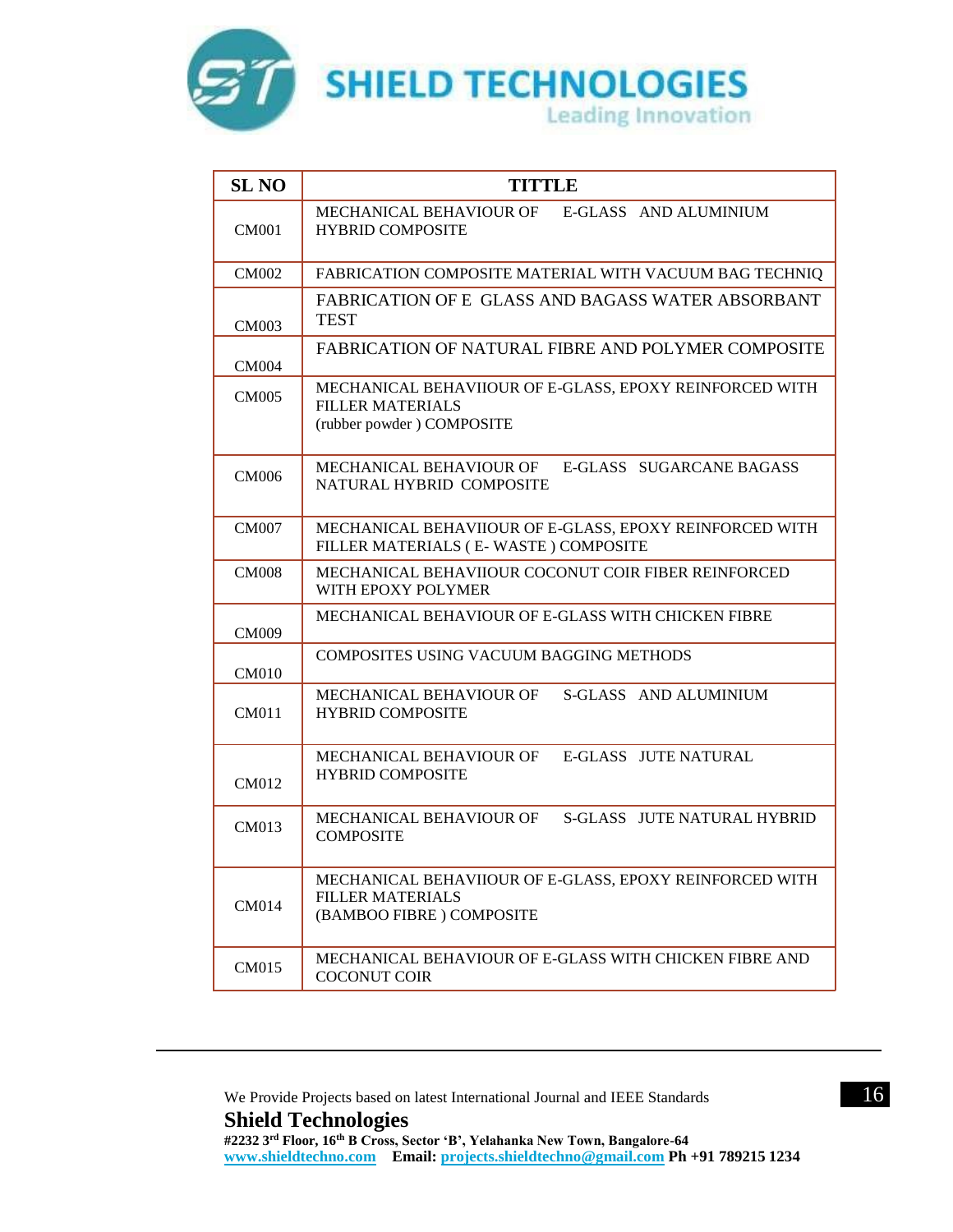



#### **DESIGN AND ANALYSIS BASED PROJECTS**

| <b>SL NO</b> | <b>TITTLE</b>                                                                                                      |
|--------------|--------------------------------------------------------------------------------------------------------------------|
| <b>DA001</b> | DESIGN OPTIMIZATION OF CONNECTING ROD FOR STATIC<br><b>LOADING CONDITIONS</b>                                      |
| DA002        | DESIGN OPTIMIZATION OF COMBUSTION CHAMBER FOR TURBO<br><b>COMBUSTION ENGINE USING FEA</b>                          |
| DA003        | STATIC & MODAL ANALYSIS OF COMPOSITE BRACKET<br><b>ASSEMBLY</b>                                                    |
| <b>DA004</b> | DESIGN OPTIMIZATION OF HYPOID GEAR BY USING<br>STRUCTURAL ANALYSIS                                                 |
| DA005        | FATIGUE ANALYSIS AND DESIGN OPTIMIZATION OF A DIGGER<br><b>ARM</b>                                                 |
| DA006        | DESIGN OPTIMIZATION OF DISK BRAKE BY USING FINITE<br><b>ELEMENT ANALYSIS</b>                                       |
| <b>DA007</b> | DESIGN AND BUCKLING STRENGTH EVALUATION OF A LIFTING<br><b>BEAM FOR 350 TONNES THROUGH FEA</b>                     |
| <b>DA008</b> | MODELING AND ANALYSIS OF A MASTER CYLINDER                                                                         |
| DA009        | MODELING AND ANALYSIS OF IC ENGINE PISTON WITH<br><b>COMPOSITE MATERIAL</b>                                        |
| DA010        | DESIGN AND ANALYSIS OF A RAIL WHEEL ASSEMBLY OF<br>RAIL MOUNTED STORAGE CUM RESTING FIXTURE 60T<br><b>CAPACITY</b> |
| <b>DA011</b> | NOZZLE DESIGN AND SEPARATION MARGIN EVALUATION FOR<br>RELIABILITY OF TURBINE BLADE                                 |
| DA012        | DESIGN OF INTERFACE STRUCTURE OF WIND TOWER                                                                        |
| DA013        | DESIGN AND ANALYSIS OF BLEED IN STEAM TURBINE CASING                                                               |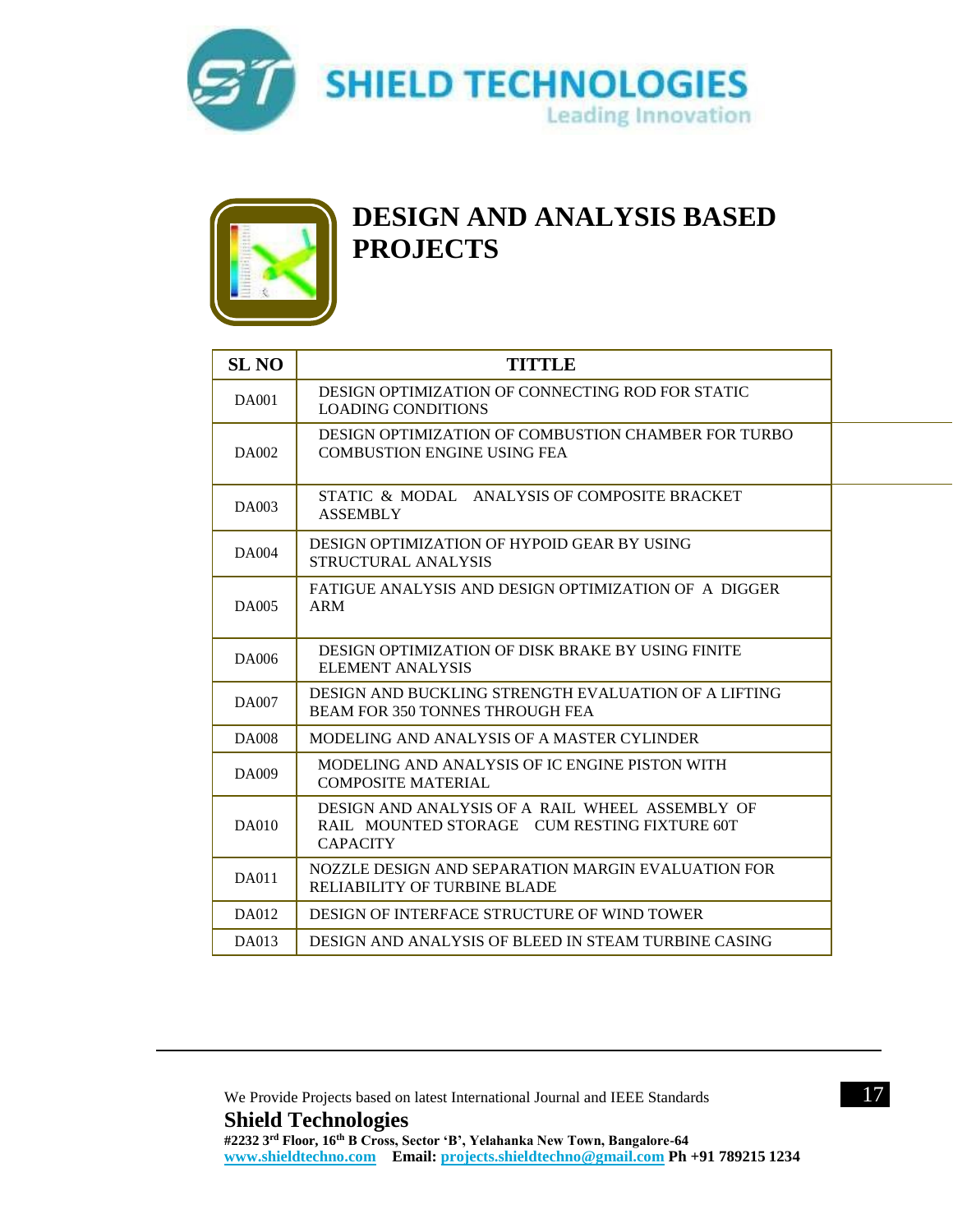

| DA014        | SKIN INSTABILITIES IN HONEYCOMB STRUCTURES OF AN AIR CRAFT<br><b>WING</b>                                                                                                                        |
|--------------|--------------------------------------------------------------------------------------------------------------------------------------------------------------------------------------------------|
| DA015        | BEACON LIGHT ANALYSIS IN FUSELAGE STRUCTURE OF AN<br><b>AIRCRAFT</b>                                                                                                                             |
| DA016        | LOAD ANALYSIS AND MULTI BODY DYNAMICS ANALYSIS OF<br>CONNECTING ROD IN SINGLE CYLINDER 4 STROKE ENGINE                                                                                           |
| <b>DA017</b> | FAILURE ANALYSIS OF STEAM TURBINE ROTOR DUE TO LOW FLOW<br><b>CONDITIONS</b>                                                                                                                     |
| DA018        | BUS BODY ANALYSIS FOR DIFFERENT LOADING CONDITION                                                                                                                                                |
| DA019        | DESIGN AND ANALYSIS FLOOR BEAM IN AIRCRAFT STRUCTURE                                                                                                                                             |
| DA020        | <b>DESIGN AND ANALYSIS OF DUMPING TRUCK FLOOR BED</b>                                                                                                                                            |
| DA021        | STATIC & DYNAMIC ANALYSIS OF IMPELLER & SHAFT OF<br>SUBMERSIBLE PUMP & COMPRESSOR DOMAIN                                                                                                         |
| DA022        | DESIGN & STATIC ANALYSIS OF WING BOX(J-NOSE PANEL, HONEY<br>COMB STRUCTURES) STRUCTURE OF AN AIR CRAFT- AIR CRAFT<br><b>DOMAIN</b>                                                               |
| DA023        | STRUCTURAL & CFD ANALYSIS OF AIR RELEASE & VACUUM BREAK<br><b>VALVES(-VALVE DOMAIN</b>                                                                                                           |
| DA024        | DESIGN OF INTERFACE STRUCTURE OF WIND TOWER                                                                                                                                                      |
| DA025        | DESIGN AND ANALYSIS OF BLEED IN STEAM TURBINE CASING                                                                                                                                             |
| DA026        | SKIN INSTABILITIES IN HONEYCOMB STRUCTURES OF AN AIR CRAFT<br><b>WING</b>                                                                                                                        |
| DA027        | DEVELOPMENT OF AIR RELEASE VALVE / ANTI VACUUM VALVE<br>(COMBINATION VALVE) FOR HIGH PRESSURE HYDRO POWER PLANTS                                                                                 |
| DA028        | LOAD ANALYSIS AND MULTI BODY DYNAMICS ANALYSIS OF<br>CONNECTING ROD IN SINGLE CYLINDER 4 STROKE ENGINE 21<br><b>FAILURE ANALYSIS OF STEAM TURBINE ROTOR DUE TO LOW FLOW</b><br><b>CONDITIONS</b> |
| DA029        | STATIC AND DYNAMIC ANALYSIS OF BUS BODY                                                                                                                                                          |
| DA030        | THERMAL STRESS ANALYSIS IN STEAM TURBINE ROTOR                                                                                                                                                   |
| DA031        | STUDY OF STEADY STATE THERMAL ANALYSIS OF STEAM TURBINE<br><b>CASING</b>                                                                                                                         |
| DA032        | THERMAL ANALYSIS OF ENERGY AND EXERGY OF BACK PRESSURE<br>STEAM TURBINE IN SUGAR COGENERATION PLANT                                                                                              |
| DA033        | TRANSIENT THERMAL ANALYSIS OF A STEAM TURBINE ROTOR                                                                                                                                              |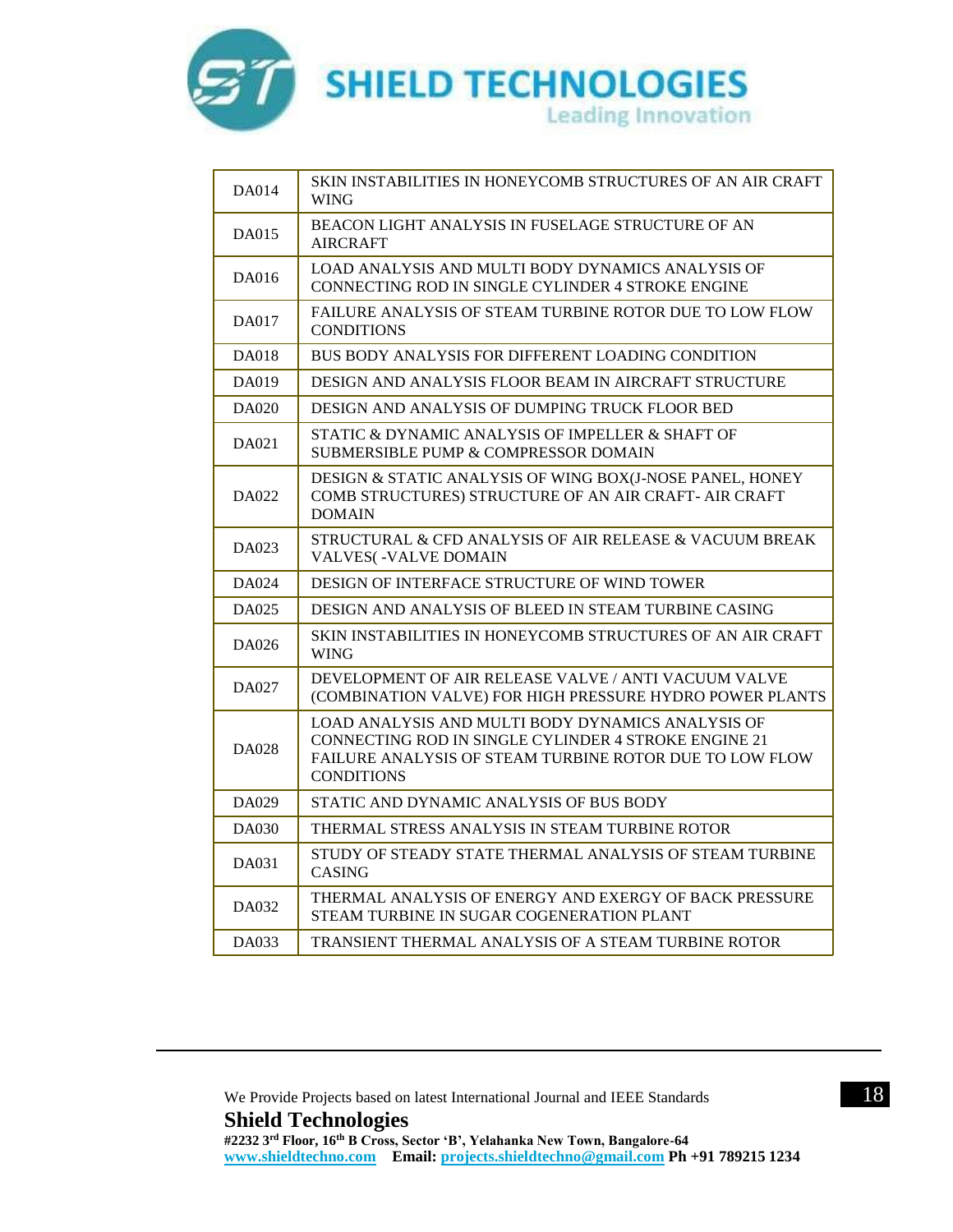

| DA034        | DESIGN AND ANALYSIS OF HP STEAM TURBINE CASING FOR<br><b>TRANSIENT STATE CONDITION</b>                                                           |
|--------------|--------------------------------------------------------------------------------------------------------------------------------------------------|
| DA035        | CALCULATION OF THERMAL STRESS AND FATIGUE LIFE OF 1000 MW<br><b>STEAM TURBINE ROTOR</b>                                                          |
| DA036        | STATIC AND THERMAL ANALYSIS OF TURBINE BLADE OF<br><b>TURBOCHARGER</b>                                                                           |
| DA037        | THERMAL AND DYNAMIC ANALYSIS OF BEARING ASSEMBLY FOR<br><b>SMALL SIZE STEAM TURBINE</b>                                                          |
| DA038        | DESIGN AND ANALYSIS OF HP STEAM TURBINE CASING FOR<br><b>TRANSIENT STATE CONDITION</b>                                                           |
| DA039        | CALCULATION OF THERMAL STRESS AND FATIGUE LIFE OF 1000 MW<br><b>STEAM TURBINE ROTOR</b>                                                          |
| DA040        | STATIC AND THERMAL ANALYSIS OF TURBINE BLADE OF<br><b>TURBOCHARGER</b>                                                                           |
| DA041        | NON-STATIONARY TEMPERATURE STRESSES IN THE INDUSTRIAL<br><b>STEAM TURBINE ROTOR</b>                                                              |
| DA042        | THERMAL ANALYSIS OF THE STEAM BOILER FOR THE<br>STERILIZATION PLANT AT PEPPER MARKETING BOARD                                                    |
| DA043        | THERMAL ANALYSIS OF CLOSED FEEDWATER HEATERS IN NUCLEAR<br><b>POWER PLANTS</b>                                                                   |
| <b>DA044</b> | THERMAL ANALYSIS OF SI-ENGINE USING SIMPLIFIED FINITE<br><b>ELEMENT MODEL</b>                                                                    |
| DA045        | STRUCTURAL AND THERMAL ANALYSIS OF AUTOMOTIVE DISC<br><b>BRAKE ROTOR</b>                                                                         |
| DA046        | HEAT TRANSFER ANALYSIS OF AUTOMOTIVE HEADLAMP USING CFD<br><b>METHODOLOGY</b>                                                                    |
| DA047        | TRANSIENT ANALYSIS OF DISK BRAKE BY USING ANSYS SOFTWARE                                                                                         |
| <b>DA048</b> | COMPUTATIONAL ANALYSIS OF DIFFERENT NANOFLUIDS EFFECT ON<br>CONVECTIVE HEAT TRANSFER ENHANCEMENT OF DOUBLE TUBE<br><b>HELICAL HEAT EXCHANGER</b> |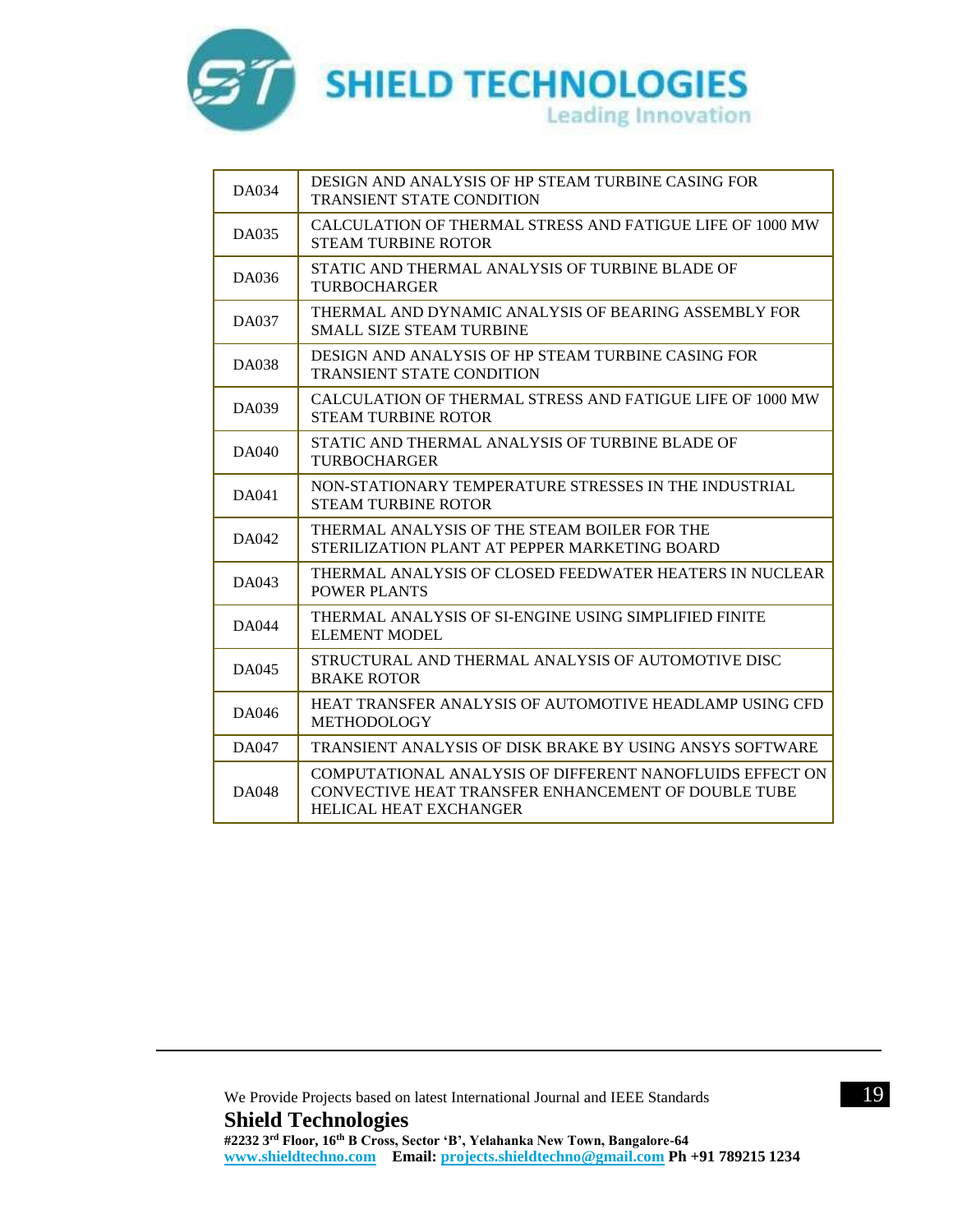



#### **AERONAUTICAL PROJECTS**

| <b>SL NO</b>       | TITTLE                                                                                         |
|--------------------|------------------------------------------------------------------------------------------------|
| AE001              | DESIGN AND FABRICATION OF OVERWING EMERGY EXIT SYSTEM                                          |
| AE002              | FABRICATION BIRD DETECTION AND DEFLECTION SYSTEM                                               |
| AE003              | MECHANICAL BEHAVIOUR OF S-GLASS AND ALUMINIUM<br><b>HYBRID COMPOSITE</b>                       |
| AE004              | AERODYNAMIC PERFORMANCE OF CANARD PLANE                                                        |
| AE005              | DEVELOPMENT OF MINI JET ENGINE                                                                 |
| A E <sub>006</sub> | FABRICATIONOF ANTI HIJACK SYSTEMS FOR AEROPLANE                                                |
| <b>AE007</b>       | DEVELOPMENT OF RFID BASED POST HIGH JACKING SYSTEM                                             |
| AE008              | DESIGN AND ANALYSIS 1ST CROSS SECTION OF FLOOR BEAM OF<br>PASSANGER AIRCRAF                    |
| <b>AE009</b>       | D DESIGN, FINITE ELEMENT ANALYSIS AND LIFE ESTIMATION OF<br>RADIO CONTROLLED NITRO AIRCRAFT    |
| AE0010             | DESIGN ANALYSIS AND PERFORMANCE EVALUATION OF DRONE                                            |
| AE0011             | FATIGUE AND FRACTURE MECHANICS ANALYSIS OF WING-<br>FUSELAGE ATTACHMENT FITTING OF AIRCRAFT.-1 |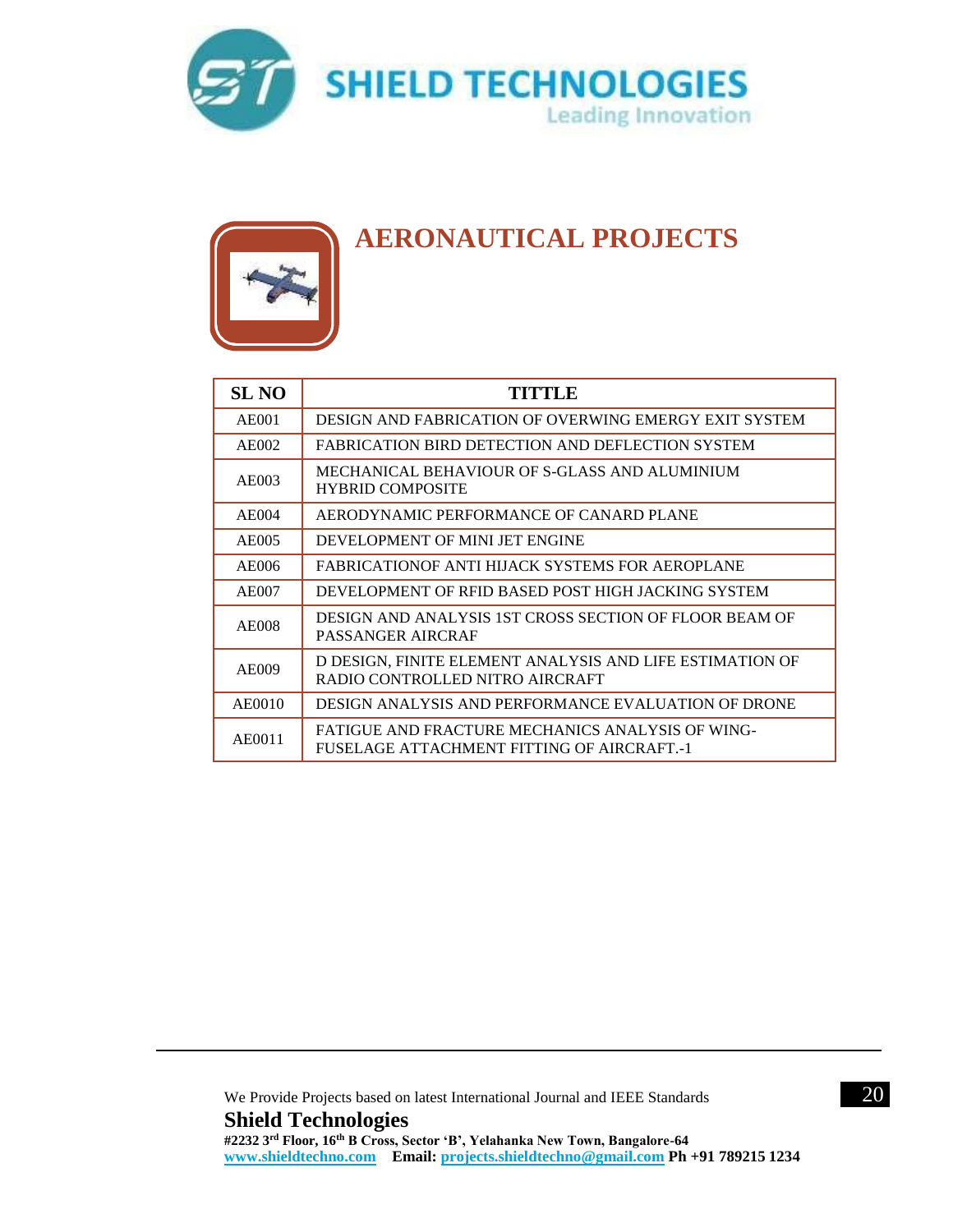



We Provide Projects based on latest International Journal and IEEE Standards ALL OTHER TOPICS TO ARE ENTERTAINED FOR DEVELOPMENT

# **SHIELD TECHNOLOGIES**

We Provide Projects based on latest International Journal and IEEE Standards 15 **Shield Technologies #2232 3rd Floor, 16th B Cross, Sector 'B', Yelahanka New Town, Bangalore-64 [www.shieldtechno.com](http://www.shieldtechno.com/) Email: [projects.shieldtechno@gmail.com](mailto:projects.shieldtechno@gmail.com) Ph +91 789215 1234**